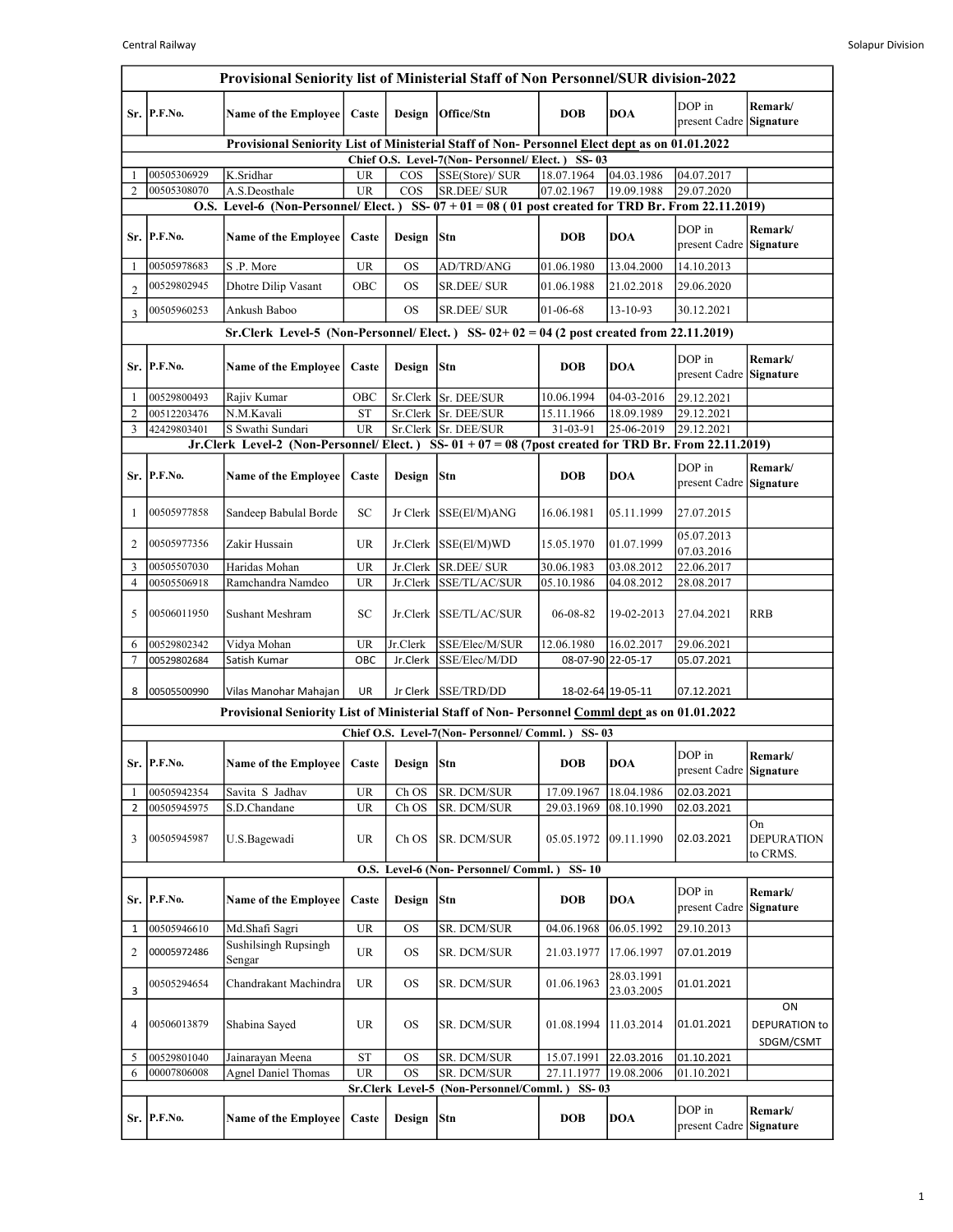| Provisional Seniority list of Ministerial Staff of Non Personnel/SUR division-2022               |                            |                                 |                                                 |                        |                                                           |                          |                          |                                   |                      |  |  |
|--------------------------------------------------------------------------------------------------|----------------------------|---------------------------------|-------------------------------------------------|------------------------|-----------------------------------------------------------|--------------------------|--------------------------|-----------------------------------|----------------------|--|--|
|                                                                                                  | Sr. P.F.No.                | <b>Name of the Employee</b>     | Caste                                           | Design                 | Office/Stn                                                | <b>DOB</b>               | <b>DOA</b>               | DOP in<br>present Cadre           | Remark/<br>Signature |  |  |
| -1                                                                                               | 00505981578                | Sadhana Vijay Shinde            | SC                                              |                        | SR.Clerk SR. DCM/SUR                                      | 01.06.1966               | 04.10.2001               | 29.12.2021                        |                      |  |  |
| 2                                                                                                | 00529802372                | Saraswati Surarapu              | OBC                                             |                        | SR.Clerk SR. DCM/SUR                                      | 07.03.1986               | 27.02.2017               | 29.12.2021                        |                      |  |  |
| 3                                                                                                | 00529802199                | Maheshkumar Kumar<br>Meena      | <b>ST</b>                                       |                        | SR.Clerk SR. DCM/SUR                                      | 10.06.1981               | 20.01.2017               | 29.12.2021                        |                      |  |  |
| $\overline{4}$                                                                                   | 00529802344                | Dharmendra Kumar<br>Verma       | $\ensuremath{\mathbf{SC}}$                      |                        | SR.Clerk SR. DCM/SUR                                      | 10.08.0989               | 27.02.2017               | 29.12.2021                        |                      |  |  |
|                                                                                                  |                            |                                 |                                                 |                        | Jr.Clerk Level-2 (Non-Personnel/Comml.) SS-02             |                          |                          |                                   |                      |  |  |
|                                                                                                  | Sr. P.F.No.                | <b>Name of the Employee</b>     | Caste                                           | Design Stn             |                                                           | <b>DOB</b>               | <b>DOA</b>               | DOP in<br>present Cadre           | Remark/<br>Signature |  |  |
| -1                                                                                               | 00505514630                | Rajkumar S. Das                 | <b>UR</b>                                       | Jr.Clerk               | SR.DCM/SUR                                                | 21/04/1986               | 07-07-2013               | 25.06.2021                        |                      |  |  |
| Provisional Seniority List of Ministerial Staff of Non-Personnel Optg/Mech dept as on 01.01.2022 |                            |                                 |                                                 |                        |                                                           |                          |                          |                                   |                      |  |  |
| Chief O.S. Level-7(Non-Personnel-Optg/Mech.) SS-16                                               |                            |                                 |                                                 |                        |                                                           |                          |                          |                                   |                      |  |  |
|                                                                                                  | Sr. P.F.No.                | <b>Name of the Employee</b>     | Caste                                           | Design                 | Stn                                                       | <b>DOB</b>               | <b>DOA</b>               | DOP in<br>present Cadre           | Remark/<br>Signature |  |  |
| -1                                                                                               | 00505960149                | N.K.Roy                         | <b>UR</b>                                       | COS                    | <b>SR.DME/SUR</b>                                         | 04.05.1965               | 02.09.1991<br>22.03.1996 | 23.03.2005                        |                      |  |  |
| $\overline{2}$                                                                                   | 00505271459                | Mrs. A. S. Kulkarni             | <b>UR</b>                                       | $\cos$                 | <b>SR.DSO/SUR</b>                                         | 04.03.1963               | 15.01.1983               | 23.03.2005                        |                      |  |  |
| 3                                                                                                | 00505293406                | P.Murlidhar                     | <b>UR</b>                                       | COS                    | <b>SR.DME/SUR</b>                                         | 07.10.1962               | 25.01.1988<br>22.08.1988 | 27.08.2005                        |                      |  |  |
| $\overline{4}$                                                                                   | 00507209277                | T P Dixit                       | <b>UR</b>                                       | $\cos$                 | CCOR/DD                                                   | 01.03.1967               | 27.03.1991               | 24.08.06                          |                      |  |  |
| 5                                                                                                | 00501817838                | KRISHNAPPA<br><b>BHADRAGOND</b> | <b>UR</b>                                       | COS                    | <b>SR.DME/SUR</b>                                         | 20.07.1979               | 06.02.1991               | 15.10.2009                        |                      |  |  |
| 6                                                                                                | 00502256484                | T V Waghmare                    | SC                                              | $\cos$                 | SR.DSO/SUR                                                | 06.11.1967               | 14.07.1994<br>18.01.1995 | 01.01.2011                        |                      |  |  |
| 7                                                                                                | 00505348985                | Parviz Shaikh                   | <b>UR</b>                                       | $\cos$                 | SSE(C&W)SUR                                               | 22.12.1966               | 24.04.1998               | 21.07.2014<br>15.10.2015          |                      |  |  |
| 8<br>9                                                                                           | 00505299718                | S.H.Bolabattin                  | UR                                              | COS                    | SR.DOM/SUR                                                | 01.09.1964               | 04.05.1989               | 30.12.2014                        |                      |  |  |
| 10                                                                                               | 00505293709<br>00505284624 | Mohanlal Baishnab<br>R.A.Shaikh | SC<br><b>UR</b>                                 | $\cos$<br>$\cos$       | <b>CCOR/DD</b><br>SR.DOM/SUR                              | 01.08.1963<br>01.06.1962 | 30.07.1988<br>$04-01-83$ | 27.06.2017<br>27.06.2017          |                      |  |  |
| 11                                                                                               | 00505277670                | S.K.Gaikwad                     | <b>UR</b>                                       | $\cos$                 | <b>SR.DME/SUR</b>                                         | 01.08.1965               | 18.04.1985               | 27.06.2017                        |                      |  |  |
| 12                                                                                               | 00501501434                | Gurlinappa K. Bharti            | SC                                              | $\cos$                 | SR.DSO/SUR                                                | 19.07.1962               | 19.01.1986               | 04.09.2017<br>04.09.2019          |                      |  |  |
| 13                                                                                               | 00505491563                | S.A.Shinde                      | <b>UR</b>                                       | $\cos$                 | <b>SR.DOM/SUR</b>                                         | 28.08.1973               | 07.09.1995               | 17.08.2018                        |                      |  |  |
| 14                                                                                               | 00505296407                | S.R.Aklujkar                    | <b>UR</b>                                       | <b>OS</b>              | SSE(C&W)SUR                                               | 27.08.1966               | 08.05.1992               | 27.04.2021                        |                      |  |  |
|                                                                                                  | 15 00505286906             | Prabhu D. Rathod                | <b>ST</b>                                       | <b>OS</b>              | CCOR/WD<br>O.S. Level-6 (Non- Personnel Optg/Mech.) SS-43 | 23.07.1965               | 17.09.1987               | 27.04.2021                        |                      |  |  |
|                                                                                                  |                            |                                 |                                                 |                        |                                                           |                          |                          |                                   |                      |  |  |
|                                                                                                  | Sr. P.F.No.                | <b>Name of the Employee</b>     | Caste                                           | Design                 | Stn                                                       | <b>DOB</b>               | <b>DOA</b>               | DOP in<br>present Cadre Signature | Remark/              |  |  |
| -1                                                                                               | 00505284016                | N.V.Deokate                     | UR                                              | <b>OS</b>              | SSE(C&W)SUR                                               | 01.06.1967               | 27.06.1986               | 25.03.1998                        |                      |  |  |
| $\overline{\mathbf{c}}$                                                                          | 00505284697                | A.S.Shaikh                      | $\ensuremath{\mathsf{UR}}\xspace$               | <b>OS</b>              | SR.DSO/SUR                                                | 04.04.1968               | 27.06.1986               | 25.03.1998                        |                      |  |  |
| 3<br>$\overline{4}$                                                                              | 00505288587<br>00505287005 | Mrs. H.Pithambare<br>S.D.Koppa  | <b>UR</b><br>UR                                 | <b>OS</b><br><b>OS</b> | SSE(C&W)DD<br>SR.DME/SUR                                  | 05.01.1969<br>15.05.1969 | 19.08.1987<br>11.01.1988 | 25.03.1998<br>30.03.1998          |                      |  |  |
| 5                                                                                                | 00505289348                | Sayyed Jilani                   | UR                                              | OS                     | SR.DOM/SUR                                                | 01.06.1968               | 31.01.1989               | 30.03.1998                        |                      |  |  |
| 6                                                                                                | 00505971678                | <b>B S Chincolkar</b>           | UR                                              | <b>OS</b>              | CCOR/SUR                                                  | 11.05.1974               | 13.03.1996<br>15.08.1996 | 12.08.1999<br>08.12.2003          |                      |  |  |
| 7                                                                                                | 00505294836                | M.L.Shrestha                    | <b>UR</b>                                       | OS                     | SSE(C&W)SUR                                               | 14.06.1972               | 02-09-91                 | 23.05.2000                        |                      |  |  |
| 8                                                                                                | 00505281210                | Shivputra Gurupadappa           | SC                                              | <b>OS</b>              | CCOR/WD                                                   | 14.02.1965               | 13.01.1986               | 01.07.2000                        |                      |  |  |
| 9                                                                                                | 00005294009                | S.B.Gavali                      | <b>UR</b>                                       | OS                     | CCOR/KWV                                                  | 14.12.1971               | 08.11.1990               | 28.08.2001                        |                      |  |  |
| 10                                                                                               | 00005295543                | Mrs. P. R. Allapurkar           | $\ensuremath{\mathsf{UR}}\xspace$               | <b>OS</b>              | SR.DOM/SUR                                                | 11.10.1970               | 28.11.1991               | 28.08.2001                        |                      |  |  |
| 11<br>12                                                                                         | 00005299299<br>00006104803 | A.H.Shinde<br>Triprari Prasad   | ${\rm SC}$<br>$\ensuremath{\mathsf{UR}}\xspace$ | <b>OS</b><br><b>OS</b> | SR.DOM/SUR<br>SSE(C&W)SUR                                 | 02.09.1970<br>25.01.1981 | 04-11-93<br>05.06.2006   | 28.08.2001<br>24.05.2010          |                      |  |  |
| 13                                                                                               | 00005996193                | Sarita Kumari Bhagat            | ${\rm SC}$                                      | <b>OS</b>              | CCCOR/DD                                                  | 12.05.1973               | 11.06.2007               | 17.03.2015<br>07.12.2010          |                      |  |  |
| 14                                                                                               | 00005980185                | V.C. Londhe                     | <b>UR</b>                                       | <b>OS</b>              | SSE(C&W)SUR                                               | 27.12.1973               | 12.06.2000               | 21.07.2015                        |                      |  |  |
| 15                                                                                               | 00005974197                | A.V.Swami                       | ${\rm SC}$                                      | <b>OS</b>              | SR.DSO/SUR                                                | 01.06.1979               | 21.03.2001<br>22.04.1998 | 30.10.2012<br>27.05.2014          |                      |  |  |
| 16                                                                                               | 00005285324                | MRS.V.S.Shelke                  | $\ensuremath{\mathsf{UR}}\xspace$               | <b>OS</b>              | CCOR/DD                                                   | 01.06.1973               | 03.09.1991               | 27.05.2014                        |                      |  |  |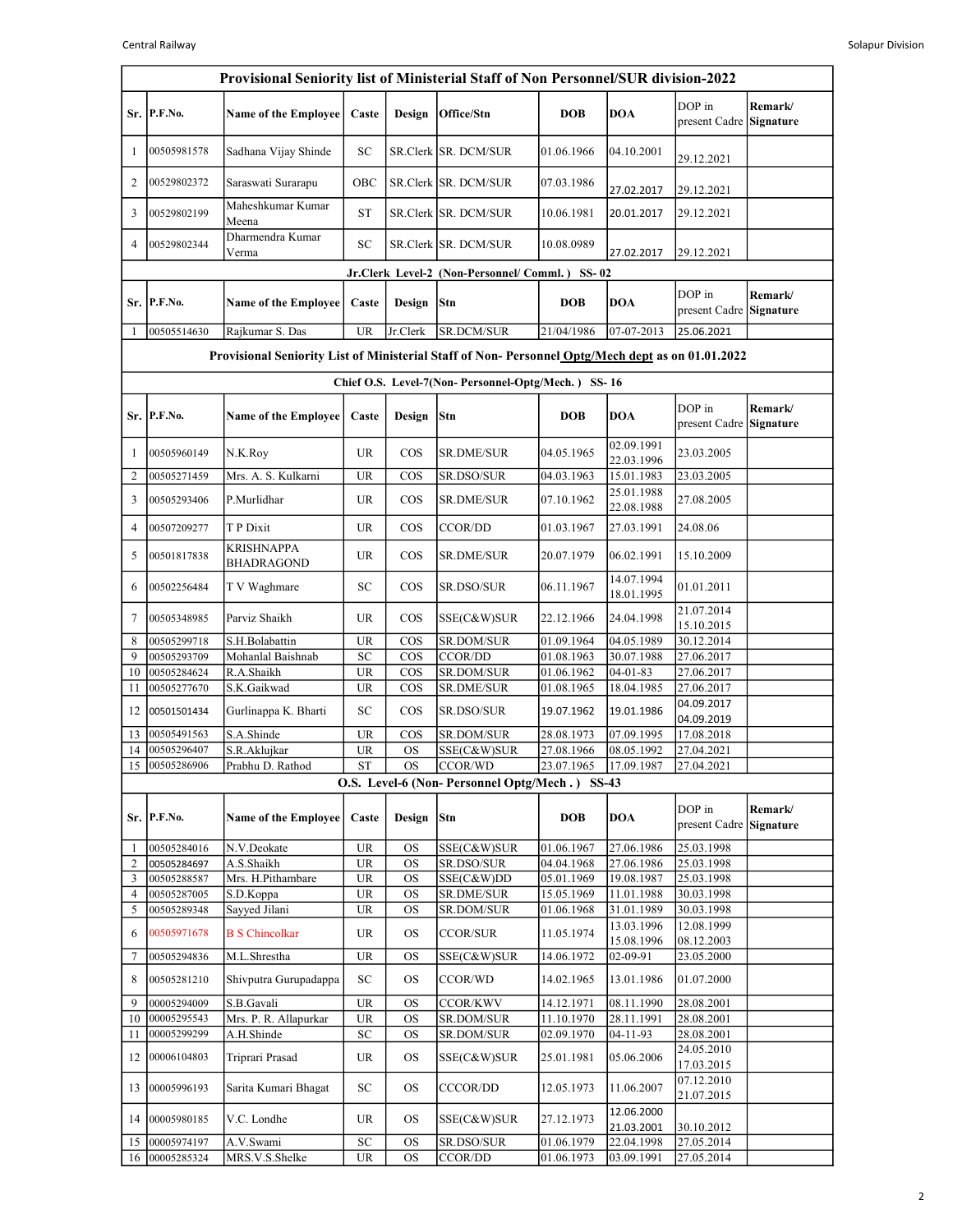| DOP in<br>Remark/<br>Sr. P.F.No.<br><b>Name of the Employee</b><br>Caste<br>Design<br>Office/Stn<br><b>DOB</b><br><b>DOA</b><br>present Cadre Signature<br>Mrs. Rupali D.<br>00005982777<br>UR<br>OS<br>SR.DME/SUR<br>25.08.1976<br>20.05.1997<br>24.04.2015<br>17<br>Gaikwad<br>Vaishali Kulkarni<br><b>UR</b><br><b>OS</b><br>SR.DSO/SUR<br>11.02.1972<br>22.04.1998<br>24.04.2015<br>18<br>00005974203<br>13.07.1965<br>00005974262<br>Sudhir B. Dani<br><b>UR</b><br>SR.DOM/SUR<br>14-05-98<br>24.04.2015<br>19<br><b>OS</b><br>$\overline{UR}$<br>Punekar Ab. Hamid<br><b>OS</b><br><b>CCOR/SUR</b><br>20.08.1964<br>19.09.2001<br>24.04.2015<br>00505981591<br>20<br><b>UR</b><br><b>OS</b><br><b>CCOR/SUR</b><br>27.10.1985<br>00005988196<br>Ramij A. Pathan<br>10.07.2004<br>24.04.2015<br>21<br>23.05.2017<br><b>B J Surwase</b><br><b>OS</b><br><b>CCCOR/KWV</b><br>22<br>00502699540<br>SC<br>01.06.1971<br>24.01.2003<br>03.01.2020<br><b>UR</b><br>22.09.2009<br>Ajay Kumar Mistry<br><b>OS</b><br>07.09.1978<br>31.01.2018<br>23<br>00006000022<br>SSE(C&W)DD<br>Suhas Bandu Sagre<br>00505988021<br><b>UR</b><br>SR.DME/SUR<br>19.09.1985<br>25.06.2004<br>31.01.2018<br>24<br><b>OS</b><br>Mahiboon Sayyed<br><b>UR</b><br>CCOR/WD<br>25<br>00005470390<br><b>OS</b><br>01.06.1965<br>12.01.1993<br>31.01.2018<br>Bhumanna Shirgire<br><b>ST</b><br><b>OS</b><br>SR.DME/SUR<br>10.07.1976<br>00010624909<br>23.04.2002<br>31.01.2018<br>26<br><b>OS</b><br>00506000423<br>Sagar Deepak Koratkar<br>UR<br><b>CCOR/PB</b><br>27<br>04.12.1987<br>13.03.2009<br>31.01.2018<br>31.01.2018<br>SC<br>00006002870<br>Anand Jeurkar<br><b>OS</b><br><b>CCOR/SUR</b><br>06.06.1983<br>12.02.2011<br>28<br>Sameeran Sarkar<br>29<br>00050616984<br>SR.DOM/SUR<br>13.07.1987<br>SC<br><b>OS</b><br>$11 - 11 - 14$<br>04.07.2019<br><b>ST</b><br>05.01.1980<br>00506009529<br>Harigilas Meena<br><b>OS</b><br>CCCOR/WD<br>15.10.2012<br>13.03.2020<br>30<br>Chander Kisan<br><b>ST</b><br><b>OS</b><br>CCCOR/WD<br>$\overline{01.07}.1963$<br>10.05.1987<br>31<br>00505428671<br>30.07.2020<br>32<br>00505996820<br>Pintoo Kumar<br>OBC<br><b>OS</b><br><b>CCCOR/DD</b><br>15-04-86<br>16-08-07<br>03.11.2020<br>Anand Shashikant<br>33<br>00505981177<br>Chavan<br><b>UR</b><br><b>OS</b><br><b>SR DOM/SUR</b><br>19.04.1975<br>10-08-01<br>22.02.2021<br>Sumit Satish Nakhwa<br><b>UR</b><br><b>OS</b><br><b>CCOR/DD</b><br>10.12.1988<br>05.07.2012<br>34<br>00506006504<br>03.05.2021<br>Tanaji Manik Nagtilak<br>UR<br><b>OS</b><br><b>CCOR/KWV</b><br>35<br>00506003989<br>10.01.1987<br>02.03.2012<br>03.05.2021<br>Sr.Clerk Level-5 (Non-Personnel-Optg/Mech.) SS-12<br>DOP in<br>Remark/<br>Sr. P.F.No.<br>Design<br>Stn<br><b>DOB</b><br><b>DOA</b><br><b>Name of the Employee</b><br>Caste<br>present Cadre Signature<br>00005292967<br>Chandrakan Vishnu<br>SC<br>Sr.Clerk CCOR/DD<br>06.01.1964<br>12.10.1986<br>24.11.2016<br>П<br>30.10.2015<br>Anilkumar Mishra<br><b>UR</b><br>Sr.Clerk CCCOR/SUR<br>09.05.2007<br>$\overline{2}$<br>00506017680<br>04.12.1976<br>03.01.2020<br>SC<br>00505976080<br>Gangadhar Rama<br>Sr.Clerk CCCOR/WD<br>05.03.1971<br>20.07.1988<br>22.09.2020<br>3<br>Ratandip S. Gajbhiye<br>SC<br>Sr.Clerk CCCOR/WD<br>25.03.1981<br>22.09.2020<br>$\overline{4}$<br>00506006693<br>05.07.2012<br>5<br>Sudhir Vhanmane<br>UR<br>Sr.Clerk<br><b>Sr DOM/SUR</b><br>01.06.1985<br>09-07-12<br>22.02.2021<br>00506006760<br>00506017101<br>Jr.Clerk Sr.DME/SUR<br>30.06.2021<br>Smt Soniya Y. Londhe<br>6<br>SC<br>27.09.1986<br>22.06.2015<br><b>UR</b><br>$\overline{7}$<br>00529800918<br>Omkar P Panigar<br>Jr.Clerk SSE(C&W)SUR<br>11.02.1997<br>06.04.2016<br>30.06.2021<br>Jr.Clerk Level-5 (Non-Personnel-Optg/Mech.) SS-02<br>DOP in<br>Remark/<br>Sr. P.F.No.<br>Name of the Employee   Caste   Design   Stn<br><b>DOA</b><br><b>DOB</b><br>present Cadre Signature<br>09.05.1999<br>00005297801<br>Jr.Clerk $SSE(C&W)WD$<br>01.07.1974<br>22.03.1993<br>Chandrakant Murlidhar<br><b>UR</b><br>1<br>08.09.2001<br>Amruta Bhimasha<br><b>ST</b><br>09.11.2012<br>$\overline{2}$<br>00005475631<br>Jr.Clerk<br>SSE(C&W)WD<br>22.06.1964<br>10.04.1991<br>22.10.2007(S 18.03.2015<br>29.12.2016<br>00505996442<br>Vikrama Manjhi<br>Jr.Clerk CCOR/DD<br>16.05.1979<br>ub)<br>3<br>SC<br>16.07.2008<br>00006003837<br>Abhishek Anil Mane<br><b>UR</b><br>Jr.Clerk<br>SR.DSO/SUR<br>19.09.1993<br>12.01.2012<br>11.02.2016<br>4<br>00006010891<br>Jayshila T. Kamble<br>Jr.Clerk SR.DME/SUR<br>25.05.1981<br>5<br><b>UR</b><br>18.06.2013<br>17.08.2018<br>Pankajkumar Bhupal<br>00529800511<br>Jr.Clerk CCOR/DD<br>21.10.1996<br>06.04.2016<br>UR<br>6<br>Bhutte<br>17.08.2018<br>Manikandan T.<br>CCOR/WD<br>$\ensuremath{\mathbf{SC}}$<br>21.06.1989<br>Jr.Clerk<br>19-05-2009<br>7<br>00506000733<br>16.11.2018<br>8<br>00506004714<br>Ajay Bhima Kalal<br>UR<br>Jr.Clerk   Sr DOM/SUR<br>30.12.1988<br>07.05.2012<br>13.03.2020<br>Rajesh Kumar<br>Jr.Clerk CCCOR/KWV<br>$01 - 02 - 85$   12-01-2013<br>27.04.2021<br>9<br>00506012024<br>UR<br>Vipin Kumar<br>Jr.Clerk SSE/C&W/DD<br>00529802789<br>SC<br>18-10-90 19-07-2017<br>24.02.2021<br>10<br>00529803116<br><b>ST</b><br>Jr.Clerk CCCOR/DD<br>27-07-1979<br>$ 04-05-2018$<br>Jitendra Meena<br>12.07.2021<br>11<br>Provisional Seniority List of Ministerial Staff of Non-Personnel Engg. Dept as on 01.01.2022<br>Chief O.S. Level-7(Non-Personnel-Engg.) SS-08<br>DOP in<br>Remark/<br>Design Stn<br>Sr. P.F.No.<br><b>Name of the Employee</b><br>Caste<br><b>DOB</b><br><b>DOA</b><br>present Cadre<br>Signature<br>00505949932<br>N.T.Raut<br>${\rm SC}$<br>COS<br>SR.DEN/SUR<br>01.06.1969<br>26.07.1994<br>01.11.2013 | Provisional Seniority list of Ministerial Staff of Non Personnel/SUR division-2022 |  |  |  |  |  |  |  |  |  |  |
|------------------------------------------------------------------------------------------------------------------------------------------------------------------------------------------------------------------------------------------------------------------------------------------------------------------------------------------------------------------------------------------------------------------------------------------------------------------------------------------------------------------------------------------------------------------------------------------------------------------------------------------------------------------------------------------------------------------------------------------------------------------------------------------------------------------------------------------------------------------------------------------------------------------------------------------------------------------------------------------------------------------------------------------------------------------------------------------------------------------------------------------------------------------------------------------------------------------------------------------------------------------------------------------------------------------------------------------------------------------------------------------------------------------------------------------------------------------------------------------------------------------------------------------------------------------------------------------------------------------------------------------------------------------------------------------------------------------------------------------------------------------------------------------------------------------------------------------------------------------------------------------------------------------------------------------------------------------------------------------------------------------------------------------------------------------------------------------------------------------------------------------------------------------------------------------------------------------------------------------------------------------------------------------------------------------------------------------------------------------------------------------------------------------------------------------------------------------------------------------------------------------------------------------------------------------------------------------------------------------------------------------------------------------------------------------------------------------------------------------------------------------------------------------------------------------------------------------------------------------------------------------------------------------------------------------------------------------------------------------------------------------------------------------------------------------------------------------------------------------------------------------------------------------------------------------------------------------------------------------------------------------------------------------------------------------------------------------------------------------------------------------------------------------------------------------------------------------------------------------------------------------------------------------------------------------------------------------------------------------------------------------------------------------------------------------------------------------------------------------------------------------------------------------------------------------------------------------------------------------------------------------------------------------------------------------------------------------------------------------------------------------------------------------------------------------------------------------------------------------------------------------------------------------------------------------------------------------------------------------------------------------------------------------------------------------------------------------------------------------------------------------------------------------------------------------------------------------------------------------------------------------------------------------------------------------------------------------------------------------------------------------------------------------------------------------------------------------------------------------------------------------------------------------------------------------------------------------------------------------------------------------------------------------------------------------------------------------------------------------------------------------------------------------------------------------------------------------------------------------------------------------------------------------------------------------------------------------------------------------------------------------------------------------------------------------------------------------------------------------------------------------------------------------------------------------------------------------------------------------------------------------------------------------------------------------------------------------------------------------------------------------------------------------------------------------------------------------------------------------|------------------------------------------------------------------------------------|--|--|--|--|--|--|--|--|--|--|
|                                                                                                                                                                                                                                                                                                                                                                                                                                                                                                                                                                                                                                                                                                                                                                                                                                                                                                                                                                                                                                                                                                                                                                                                                                                                                                                                                                                                                                                                                                                                                                                                                                                                                                                                                                                                                                                                                                                                                                                                                                                                                                                                                                                                                                                                                                                                                                                                                                                                                                                                                                                                                                                                                                                                                                                                                                                                                                                                                                                                                                                                                                                                                                                                                                                                                                                                                                                                                                                                                                                                                                                                                                                                                                                                                                                                                                                                                                                                                                                                                                                                                                                                                                                                                                                                                                                                                                                                                                                                                                                                                                                                                                                                                                                                                                                                                                                                                                                                                                                                                                                                                                                                                                                                                                                                                                                                                                                                                                                                                                                                                                                                                                                                                                                                          |                                                                                    |  |  |  |  |  |  |  |  |  |  |
|                                                                                                                                                                                                                                                                                                                                                                                                                                                                                                                                                                                                                                                                                                                                                                                                                                                                                                                                                                                                                                                                                                                                                                                                                                                                                                                                                                                                                                                                                                                                                                                                                                                                                                                                                                                                                                                                                                                                                                                                                                                                                                                                                                                                                                                                                                                                                                                                                                                                                                                                                                                                                                                                                                                                                                                                                                                                                                                                                                                                                                                                                                                                                                                                                                                                                                                                                                                                                                                                                                                                                                                                                                                                                                                                                                                                                                                                                                                                                                                                                                                                                                                                                                                                                                                                                                                                                                                                                                                                                                                                                                                                                                                                                                                                                                                                                                                                                                                                                                                                                                                                                                                                                                                                                                                                                                                                                                                                                                                                                                                                                                                                                                                                                                                                          |                                                                                    |  |  |  |  |  |  |  |  |  |  |
|                                                                                                                                                                                                                                                                                                                                                                                                                                                                                                                                                                                                                                                                                                                                                                                                                                                                                                                                                                                                                                                                                                                                                                                                                                                                                                                                                                                                                                                                                                                                                                                                                                                                                                                                                                                                                                                                                                                                                                                                                                                                                                                                                                                                                                                                                                                                                                                                                                                                                                                                                                                                                                                                                                                                                                                                                                                                                                                                                                                                                                                                                                                                                                                                                                                                                                                                                                                                                                                                                                                                                                                                                                                                                                                                                                                                                                                                                                                                                                                                                                                                                                                                                                                                                                                                                                                                                                                                                                                                                                                                                                                                                                                                                                                                                                                                                                                                                                                                                                                                                                                                                                                                                                                                                                                                                                                                                                                                                                                                                                                                                                                                                                                                                                                                          |                                                                                    |  |  |  |  |  |  |  |  |  |  |
|                                                                                                                                                                                                                                                                                                                                                                                                                                                                                                                                                                                                                                                                                                                                                                                                                                                                                                                                                                                                                                                                                                                                                                                                                                                                                                                                                                                                                                                                                                                                                                                                                                                                                                                                                                                                                                                                                                                                                                                                                                                                                                                                                                                                                                                                                                                                                                                                                                                                                                                                                                                                                                                                                                                                                                                                                                                                                                                                                                                                                                                                                                                                                                                                                                                                                                                                                                                                                                                                                                                                                                                                                                                                                                                                                                                                                                                                                                                                                                                                                                                                                                                                                                                                                                                                                                                                                                                                                                                                                                                                                                                                                                                                                                                                                                                                                                                                                                                                                                                                                                                                                                                                                                                                                                                                                                                                                                                                                                                                                                                                                                                                                                                                                                                                          |                                                                                    |  |  |  |  |  |  |  |  |  |  |
|                                                                                                                                                                                                                                                                                                                                                                                                                                                                                                                                                                                                                                                                                                                                                                                                                                                                                                                                                                                                                                                                                                                                                                                                                                                                                                                                                                                                                                                                                                                                                                                                                                                                                                                                                                                                                                                                                                                                                                                                                                                                                                                                                                                                                                                                                                                                                                                                                                                                                                                                                                                                                                                                                                                                                                                                                                                                                                                                                                                                                                                                                                                                                                                                                                                                                                                                                                                                                                                                                                                                                                                                                                                                                                                                                                                                                                                                                                                                                                                                                                                                                                                                                                                                                                                                                                                                                                                                                                                                                                                                                                                                                                                                                                                                                                                                                                                                                                                                                                                                                                                                                                                                                                                                                                                                                                                                                                                                                                                                                                                                                                                                                                                                                                                                          |                                                                                    |  |  |  |  |  |  |  |  |  |  |
|                                                                                                                                                                                                                                                                                                                                                                                                                                                                                                                                                                                                                                                                                                                                                                                                                                                                                                                                                                                                                                                                                                                                                                                                                                                                                                                                                                                                                                                                                                                                                                                                                                                                                                                                                                                                                                                                                                                                                                                                                                                                                                                                                                                                                                                                                                                                                                                                                                                                                                                                                                                                                                                                                                                                                                                                                                                                                                                                                                                                                                                                                                                                                                                                                                                                                                                                                                                                                                                                                                                                                                                                                                                                                                                                                                                                                                                                                                                                                                                                                                                                                                                                                                                                                                                                                                                                                                                                                                                                                                                                                                                                                                                                                                                                                                                                                                                                                                                                                                                                                                                                                                                                                                                                                                                                                                                                                                                                                                                                                                                                                                                                                                                                                                                                          |                                                                                    |  |  |  |  |  |  |  |  |  |  |
|                                                                                                                                                                                                                                                                                                                                                                                                                                                                                                                                                                                                                                                                                                                                                                                                                                                                                                                                                                                                                                                                                                                                                                                                                                                                                                                                                                                                                                                                                                                                                                                                                                                                                                                                                                                                                                                                                                                                                                                                                                                                                                                                                                                                                                                                                                                                                                                                                                                                                                                                                                                                                                                                                                                                                                                                                                                                                                                                                                                                                                                                                                                                                                                                                                                                                                                                                                                                                                                                                                                                                                                                                                                                                                                                                                                                                                                                                                                                                                                                                                                                                                                                                                                                                                                                                                                                                                                                                                                                                                                                                                                                                                                                                                                                                                                                                                                                                                                                                                                                                                                                                                                                                                                                                                                                                                                                                                                                                                                                                                                                                                                                                                                                                                                                          |                                                                                    |  |  |  |  |  |  |  |  |  |  |
|                                                                                                                                                                                                                                                                                                                                                                                                                                                                                                                                                                                                                                                                                                                                                                                                                                                                                                                                                                                                                                                                                                                                                                                                                                                                                                                                                                                                                                                                                                                                                                                                                                                                                                                                                                                                                                                                                                                                                                                                                                                                                                                                                                                                                                                                                                                                                                                                                                                                                                                                                                                                                                                                                                                                                                                                                                                                                                                                                                                                                                                                                                                                                                                                                                                                                                                                                                                                                                                                                                                                                                                                                                                                                                                                                                                                                                                                                                                                                                                                                                                                                                                                                                                                                                                                                                                                                                                                                                                                                                                                                                                                                                                                                                                                                                                                                                                                                                                                                                                                                                                                                                                                                                                                                                                                                                                                                                                                                                                                                                                                                                                                                                                                                                                                          |                                                                                    |  |  |  |  |  |  |  |  |  |  |
|                                                                                                                                                                                                                                                                                                                                                                                                                                                                                                                                                                                                                                                                                                                                                                                                                                                                                                                                                                                                                                                                                                                                                                                                                                                                                                                                                                                                                                                                                                                                                                                                                                                                                                                                                                                                                                                                                                                                                                                                                                                                                                                                                                                                                                                                                                                                                                                                                                                                                                                                                                                                                                                                                                                                                                                                                                                                                                                                                                                                                                                                                                                                                                                                                                                                                                                                                                                                                                                                                                                                                                                                                                                                                                                                                                                                                                                                                                                                                                                                                                                                                                                                                                                                                                                                                                                                                                                                                                                                                                                                                                                                                                                                                                                                                                                                                                                                                                                                                                                                                                                                                                                                                                                                                                                                                                                                                                                                                                                                                                                                                                                                                                                                                                                                          |                                                                                    |  |  |  |  |  |  |  |  |  |  |
|                                                                                                                                                                                                                                                                                                                                                                                                                                                                                                                                                                                                                                                                                                                                                                                                                                                                                                                                                                                                                                                                                                                                                                                                                                                                                                                                                                                                                                                                                                                                                                                                                                                                                                                                                                                                                                                                                                                                                                                                                                                                                                                                                                                                                                                                                                                                                                                                                                                                                                                                                                                                                                                                                                                                                                                                                                                                                                                                                                                                                                                                                                                                                                                                                                                                                                                                                                                                                                                                                                                                                                                                                                                                                                                                                                                                                                                                                                                                                                                                                                                                                                                                                                                                                                                                                                                                                                                                                                                                                                                                                                                                                                                                                                                                                                                                                                                                                                                                                                                                                                                                                                                                                                                                                                                                                                                                                                                                                                                                                                                                                                                                                                                                                                                                          |                                                                                    |  |  |  |  |  |  |  |  |  |  |
|                                                                                                                                                                                                                                                                                                                                                                                                                                                                                                                                                                                                                                                                                                                                                                                                                                                                                                                                                                                                                                                                                                                                                                                                                                                                                                                                                                                                                                                                                                                                                                                                                                                                                                                                                                                                                                                                                                                                                                                                                                                                                                                                                                                                                                                                                                                                                                                                                                                                                                                                                                                                                                                                                                                                                                                                                                                                                                                                                                                                                                                                                                                                                                                                                                                                                                                                                                                                                                                                                                                                                                                                                                                                                                                                                                                                                                                                                                                                                                                                                                                                                                                                                                                                                                                                                                                                                                                                                                                                                                                                                                                                                                                                                                                                                                                                                                                                                                                                                                                                                                                                                                                                                                                                                                                                                                                                                                                                                                                                                                                                                                                                                                                                                                                                          |                                                                                    |  |  |  |  |  |  |  |  |  |  |
|                                                                                                                                                                                                                                                                                                                                                                                                                                                                                                                                                                                                                                                                                                                                                                                                                                                                                                                                                                                                                                                                                                                                                                                                                                                                                                                                                                                                                                                                                                                                                                                                                                                                                                                                                                                                                                                                                                                                                                                                                                                                                                                                                                                                                                                                                                                                                                                                                                                                                                                                                                                                                                                                                                                                                                                                                                                                                                                                                                                                                                                                                                                                                                                                                                                                                                                                                                                                                                                                                                                                                                                                                                                                                                                                                                                                                                                                                                                                                                                                                                                                                                                                                                                                                                                                                                                                                                                                                                                                                                                                                                                                                                                                                                                                                                                                                                                                                                                                                                                                                                                                                                                                                                                                                                                                                                                                                                                                                                                                                                                                                                                                                                                                                                                                          |                                                                                    |  |  |  |  |  |  |  |  |  |  |
|                                                                                                                                                                                                                                                                                                                                                                                                                                                                                                                                                                                                                                                                                                                                                                                                                                                                                                                                                                                                                                                                                                                                                                                                                                                                                                                                                                                                                                                                                                                                                                                                                                                                                                                                                                                                                                                                                                                                                                                                                                                                                                                                                                                                                                                                                                                                                                                                                                                                                                                                                                                                                                                                                                                                                                                                                                                                                                                                                                                                                                                                                                                                                                                                                                                                                                                                                                                                                                                                                                                                                                                                                                                                                                                                                                                                                                                                                                                                                                                                                                                                                                                                                                                                                                                                                                                                                                                                                                                                                                                                                                                                                                                                                                                                                                                                                                                                                                                                                                                                                                                                                                                                                                                                                                                                                                                                                                                                                                                                                                                                                                                                                                                                                                                                          |                                                                                    |  |  |  |  |  |  |  |  |  |  |
|                                                                                                                                                                                                                                                                                                                                                                                                                                                                                                                                                                                                                                                                                                                                                                                                                                                                                                                                                                                                                                                                                                                                                                                                                                                                                                                                                                                                                                                                                                                                                                                                                                                                                                                                                                                                                                                                                                                                                                                                                                                                                                                                                                                                                                                                                                                                                                                                                                                                                                                                                                                                                                                                                                                                                                                                                                                                                                                                                                                                                                                                                                                                                                                                                                                                                                                                                                                                                                                                                                                                                                                                                                                                                                                                                                                                                                                                                                                                                                                                                                                                                                                                                                                                                                                                                                                                                                                                                                                                                                                                                                                                                                                                                                                                                                                                                                                                                                                                                                                                                                                                                                                                                                                                                                                                                                                                                                                                                                                                                                                                                                                                                                                                                                                                          |                                                                                    |  |  |  |  |  |  |  |  |  |  |
|                                                                                                                                                                                                                                                                                                                                                                                                                                                                                                                                                                                                                                                                                                                                                                                                                                                                                                                                                                                                                                                                                                                                                                                                                                                                                                                                                                                                                                                                                                                                                                                                                                                                                                                                                                                                                                                                                                                                                                                                                                                                                                                                                                                                                                                                                                                                                                                                                                                                                                                                                                                                                                                                                                                                                                                                                                                                                                                                                                                                                                                                                                                                                                                                                                                                                                                                                                                                                                                                                                                                                                                                                                                                                                                                                                                                                                                                                                                                                                                                                                                                                                                                                                                                                                                                                                                                                                                                                                                                                                                                                                                                                                                                                                                                                                                                                                                                                                                                                                                                                                                                                                                                                                                                                                                                                                                                                                                                                                                                                                                                                                                                                                                                                                                                          |                                                                                    |  |  |  |  |  |  |  |  |  |  |
|                                                                                                                                                                                                                                                                                                                                                                                                                                                                                                                                                                                                                                                                                                                                                                                                                                                                                                                                                                                                                                                                                                                                                                                                                                                                                                                                                                                                                                                                                                                                                                                                                                                                                                                                                                                                                                                                                                                                                                                                                                                                                                                                                                                                                                                                                                                                                                                                                                                                                                                                                                                                                                                                                                                                                                                                                                                                                                                                                                                                                                                                                                                                                                                                                                                                                                                                                                                                                                                                                                                                                                                                                                                                                                                                                                                                                                                                                                                                                                                                                                                                                                                                                                                                                                                                                                                                                                                                                                                                                                                                                                                                                                                                                                                                                                                                                                                                                                                                                                                                                                                                                                                                                                                                                                                                                                                                                                                                                                                                                                                                                                                                                                                                                                                                          |                                                                                    |  |  |  |  |  |  |  |  |  |  |
|                                                                                                                                                                                                                                                                                                                                                                                                                                                                                                                                                                                                                                                                                                                                                                                                                                                                                                                                                                                                                                                                                                                                                                                                                                                                                                                                                                                                                                                                                                                                                                                                                                                                                                                                                                                                                                                                                                                                                                                                                                                                                                                                                                                                                                                                                                                                                                                                                                                                                                                                                                                                                                                                                                                                                                                                                                                                                                                                                                                                                                                                                                                                                                                                                                                                                                                                                                                                                                                                                                                                                                                                                                                                                                                                                                                                                                                                                                                                                                                                                                                                                                                                                                                                                                                                                                                                                                                                                                                                                                                                                                                                                                                                                                                                                                                                                                                                                                                                                                                                                                                                                                                                                                                                                                                                                                                                                                                                                                                                                                                                                                                                                                                                                                                                          |                                                                                    |  |  |  |  |  |  |  |  |  |  |
|                                                                                                                                                                                                                                                                                                                                                                                                                                                                                                                                                                                                                                                                                                                                                                                                                                                                                                                                                                                                                                                                                                                                                                                                                                                                                                                                                                                                                                                                                                                                                                                                                                                                                                                                                                                                                                                                                                                                                                                                                                                                                                                                                                                                                                                                                                                                                                                                                                                                                                                                                                                                                                                                                                                                                                                                                                                                                                                                                                                                                                                                                                                                                                                                                                                                                                                                                                                                                                                                                                                                                                                                                                                                                                                                                                                                                                                                                                                                                                                                                                                                                                                                                                                                                                                                                                                                                                                                                                                                                                                                                                                                                                                                                                                                                                                                                                                                                                                                                                                                                                                                                                                                                                                                                                                                                                                                                                                                                                                                                                                                                                                                                                                                                                                                          |                                                                                    |  |  |  |  |  |  |  |  |  |  |
|                                                                                                                                                                                                                                                                                                                                                                                                                                                                                                                                                                                                                                                                                                                                                                                                                                                                                                                                                                                                                                                                                                                                                                                                                                                                                                                                                                                                                                                                                                                                                                                                                                                                                                                                                                                                                                                                                                                                                                                                                                                                                                                                                                                                                                                                                                                                                                                                                                                                                                                                                                                                                                                                                                                                                                                                                                                                                                                                                                                                                                                                                                                                                                                                                                                                                                                                                                                                                                                                                                                                                                                                                                                                                                                                                                                                                                                                                                                                                                                                                                                                                                                                                                                                                                                                                                                                                                                                                                                                                                                                                                                                                                                                                                                                                                                                                                                                                                                                                                                                                                                                                                                                                                                                                                                                                                                                                                                                                                                                                                                                                                                                                                                                                                                                          |                                                                                    |  |  |  |  |  |  |  |  |  |  |
|                                                                                                                                                                                                                                                                                                                                                                                                                                                                                                                                                                                                                                                                                                                                                                                                                                                                                                                                                                                                                                                                                                                                                                                                                                                                                                                                                                                                                                                                                                                                                                                                                                                                                                                                                                                                                                                                                                                                                                                                                                                                                                                                                                                                                                                                                                                                                                                                                                                                                                                                                                                                                                                                                                                                                                                                                                                                                                                                                                                                                                                                                                                                                                                                                                                                                                                                                                                                                                                                                                                                                                                                                                                                                                                                                                                                                                                                                                                                                                                                                                                                                                                                                                                                                                                                                                                                                                                                                                                                                                                                                                                                                                                                                                                                                                                                                                                                                                                                                                                                                                                                                                                                                                                                                                                                                                                                                                                                                                                                                                                                                                                                                                                                                                                                          |                                                                                    |  |  |  |  |  |  |  |  |  |  |
|                                                                                                                                                                                                                                                                                                                                                                                                                                                                                                                                                                                                                                                                                                                                                                                                                                                                                                                                                                                                                                                                                                                                                                                                                                                                                                                                                                                                                                                                                                                                                                                                                                                                                                                                                                                                                                                                                                                                                                                                                                                                                                                                                                                                                                                                                                                                                                                                                                                                                                                                                                                                                                                                                                                                                                                                                                                                                                                                                                                                                                                                                                                                                                                                                                                                                                                                                                                                                                                                                                                                                                                                                                                                                                                                                                                                                                                                                                                                                                                                                                                                                                                                                                                                                                                                                                                                                                                                                                                                                                                                                                                                                                                                                                                                                                                                                                                                                                                                                                                                                                                                                                                                                                                                                                                                                                                                                                                                                                                                                                                                                                                                                                                                                                                                          |                                                                                    |  |  |  |  |  |  |  |  |  |  |
|                                                                                                                                                                                                                                                                                                                                                                                                                                                                                                                                                                                                                                                                                                                                                                                                                                                                                                                                                                                                                                                                                                                                                                                                                                                                                                                                                                                                                                                                                                                                                                                                                                                                                                                                                                                                                                                                                                                                                                                                                                                                                                                                                                                                                                                                                                                                                                                                                                                                                                                                                                                                                                                                                                                                                                                                                                                                                                                                                                                                                                                                                                                                                                                                                                                                                                                                                                                                                                                                                                                                                                                                                                                                                                                                                                                                                                                                                                                                                                                                                                                                                                                                                                                                                                                                                                                                                                                                                                                                                                                                                                                                                                                                                                                                                                                                                                                                                                                                                                                                                                                                                                                                                                                                                                                                                                                                                                                                                                                                                                                                                                                                                                                                                                                                          |                                                                                    |  |  |  |  |  |  |  |  |  |  |
|                                                                                                                                                                                                                                                                                                                                                                                                                                                                                                                                                                                                                                                                                                                                                                                                                                                                                                                                                                                                                                                                                                                                                                                                                                                                                                                                                                                                                                                                                                                                                                                                                                                                                                                                                                                                                                                                                                                                                                                                                                                                                                                                                                                                                                                                                                                                                                                                                                                                                                                                                                                                                                                                                                                                                                                                                                                                                                                                                                                                                                                                                                                                                                                                                                                                                                                                                                                                                                                                                                                                                                                                                                                                                                                                                                                                                                                                                                                                                                                                                                                                                                                                                                                                                                                                                                                                                                                                                                                                                                                                                                                                                                                                                                                                                                                                                                                                                                                                                                                                                                                                                                                                                                                                                                                                                                                                                                                                                                                                                                                                                                                                                                                                                                                                          |                                                                                    |  |  |  |  |  |  |  |  |  |  |
|                                                                                                                                                                                                                                                                                                                                                                                                                                                                                                                                                                                                                                                                                                                                                                                                                                                                                                                                                                                                                                                                                                                                                                                                                                                                                                                                                                                                                                                                                                                                                                                                                                                                                                                                                                                                                                                                                                                                                                                                                                                                                                                                                                                                                                                                                                                                                                                                                                                                                                                                                                                                                                                                                                                                                                                                                                                                                                                                                                                                                                                                                                                                                                                                                                                                                                                                                                                                                                                                                                                                                                                                                                                                                                                                                                                                                                                                                                                                                                                                                                                                                                                                                                                                                                                                                                                                                                                                                                                                                                                                                                                                                                                                                                                                                                                                                                                                                                                                                                                                                                                                                                                                                                                                                                                                                                                                                                                                                                                                                                                                                                                                                                                                                                                                          |                                                                                    |  |  |  |  |  |  |  |  |  |  |
|                                                                                                                                                                                                                                                                                                                                                                                                                                                                                                                                                                                                                                                                                                                                                                                                                                                                                                                                                                                                                                                                                                                                                                                                                                                                                                                                                                                                                                                                                                                                                                                                                                                                                                                                                                                                                                                                                                                                                                                                                                                                                                                                                                                                                                                                                                                                                                                                                                                                                                                                                                                                                                                                                                                                                                                                                                                                                                                                                                                                                                                                                                                                                                                                                                                                                                                                                                                                                                                                                                                                                                                                                                                                                                                                                                                                                                                                                                                                                                                                                                                                                                                                                                                                                                                                                                                                                                                                                                                                                                                                                                                                                                                                                                                                                                                                                                                                                                                                                                                                                                                                                                                                                                                                                                                                                                                                                                                                                                                                                                                                                                                                                                                                                                                                          |                                                                                    |  |  |  |  |  |  |  |  |  |  |
|                                                                                                                                                                                                                                                                                                                                                                                                                                                                                                                                                                                                                                                                                                                                                                                                                                                                                                                                                                                                                                                                                                                                                                                                                                                                                                                                                                                                                                                                                                                                                                                                                                                                                                                                                                                                                                                                                                                                                                                                                                                                                                                                                                                                                                                                                                                                                                                                                                                                                                                                                                                                                                                                                                                                                                                                                                                                                                                                                                                                                                                                                                                                                                                                                                                                                                                                                                                                                                                                                                                                                                                                                                                                                                                                                                                                                                                                                                                                                                                                                                                                                                                                                                                                                                                                                                                                                                                                                                                                                                                                                                                                                                                                                                                                                                                                                                                                                                                                                                                                                                                                                                                                                                                                                                                                                                                                                                                                                                                                                                                                                                                                                                                                                                                                          |                                                                                    |  |  |  |  |  |  |  |  |  |  |
|                                                                                                                                                                                                                                                                                                                                                                                                                                                                                                                                                                                                                                                                                                                                                                                                                                                                                                                                                                                                                                                                                                                                                                                                                                                                                                                                                                                                                                                                                                                                                                                                                                                                                                                                                                                                                                                                                                                                                                                                                                                                                                                                                                                                                                                                                                                                                                                                                                                                                                                                                                                                                                                                                                                                                                                                                                                                                                                                                                                                                                                                                                                                                                                                                                                                                                                                                                                                                                                                                                                                                                                                                                                                                                                                                                                                                                                                                                                                                                                                                                                                                                                                                                                                                                                                                                                                                                                                                                                                                                                                                                                                                                                                                                                                                                                                                                                                                                                                                                                                                                                                                                                                                                                                                                                                                                                                                                                                                                                                                                                                                                                                                                                                                                                                          |                                                                                    |  |  |  |  |  |  |  |  |  |  |
|                                                                                                                                                                                                                                                                                                                                                                                                                                                                                                                                                                                                                                                                                                                                                                                                                                                                                                                                                                                                                                                                                                                                                                                                                                                                                                                                                                                                                                                                                                                                                                                                                                                                                                                                                                                                                                                                                                                                                                                                                                                                                                                                                                                                                                                                                                                                                                                                                                                                                                                                                                                                                                                                                                                                                                                                                                                                                                                                                                                                                                                                                                                                                                                                                                                                                                                                                                                                                                                                                                                                                                                                                                                                                                                                                                                                                                                                                                                                                                                                                                                                                                                                                                                                                                                                                                                                                                                                                                                                                                                                                                                                                                                                                                                                                                                                                                                                                                                                                                                                                                                                                                                                                                                                                                                                                                                                                                                                                                                                                                                                                                                                                                                                                                                                          |                                                                                    |  |  |  |  |  |  |  |  |  |  |
|                                                                                                                                                                                                                                                                                                                                                                                                                                                                                                                                                                                                                                                                                                                                                                                                                                                                                                                                                                                                                                                                                                                                                                                                                                                                                                                                                                                                                                                                                                                                                                                                                                                                                                                                                                                                                                                                                                                                                                                                                                                                                                                                                                                                                                                                                                                                                                                                                                                                                                                                                                                                                                                                                                                                                                                                                                                                                                                                                                                                                                                                                                                                                                                                                                                                                                                                                                                                                                                                                                                                                                                                                                                                                                                                                                                                                                                                                                                                                                                                                                                                                                                                                                                                                                                                                                                                                                                                                                                                                                                                                                                                                                                                                                                                                                                                                                                                                                                                                                                                                                                                                                                                                                                                                                                                                                                                                                                                                                                                                                                                                                                                                                                                                                                                          |                                                                                    |  |  |  |  |  |  |  |  |  |  |
|                                                                                                                                                                                                                                                                                                                                                                                                                                                                                                                                                                                                                                                                                                                                                                                                                                                                                                                                                                                                                                                                                                                                                                                                                                                                                                                                                                                                                                                                                                                                                                                                                                                                                                                                                                                                                                                                                                                                                                                                                                                                                                                                                                                                                                                                                                                                                                                                                                                                                                                                                                                                                                                                                                                                                                                                                                                                                                                                                                                                                                                                                                                                                                                                                                                                                                                                                                                                                                                                                                                                                                                                                                                                                                                                                                                                                                                                                                                                                                                                                                                                                                                                                                                                                                                                                                                                                                                                                                                                                                                                                                                                                                                                                                                                                                                                                                                                                                                                                                                                                                                                                                                                                                                                                                                                                                                                                                                                                                                                                                                                                                                                                                                                                                                                          |                                                                                    |  |  |  |  |  |  |  |  |  |  |
|                                                                                                                                                                                                                                                                                                                                                                                                                                                                                                                                                                                                                                                                                                                                                                                                                                                                                                                                                                                                                                                                                                                                                                                                                                                                                                                                                                                                                                                                                                                                                                                                                                                                                                                                                                                                                                                                                                                                                                                                                                                                                                                                                                                                                                                                                                                                                                                                                                                                                                                                                                                                                                                                                                                                                                                                                                                                                                                                                                                                                                                                                                                                                                                                                                                                                                                                                                                                                                                                                                                                                                                                                                                                                                                                                                                                                                                                                                                                                                                                                                                                                                                                                                                                                                                                                                                                                                                                                                                                                                                                                                                                                                                                                                                                                                                                                                                                                                                                                                                                                                                                                                                                                                                                                                                                                                                                                                                                                                                                                                                                                                                                                                                                                                                                          |                                                                                    |  |  |  |  |  |  |  |  |  |  |
|                                                                                                                                                                                                                                                                                                                                                                                                                                                                                                                                                                                                                                                                                                                                                                                                                                                                                                                                                                                                                                                                                                                                                                                                                                                                                                                                                                                                                                                                                                                                                                                                                                                                                                                                                                                                                                                                                                                                                                                                                                                                                                                                                                                                                                                                                                                                                                                                                                                                                                                                                                                                                                                                                                                                                                                                                                                                                                                                                                                                                                                                                                                                                                                                                                                                                                                                                                                                                                                                                                                                                                                                                                                                                                                                                                                                                                                                                                                                                                                                                                                                                                                                                                                                                                                                                                                                                                                                                                                                                                                                                                                                                                                                                                                                                                                                                                                                                                                                                                                                                                                                                                                                                                                                                                                                                                                                                                                                                                                                                                                                                                                                                                                                                                                                          |                                                                                    |  |  |  |  |  |  |  |  |  |  |
|                                                                                                                                                                                                                                                                                                                                                                                                                                                                                                                                                                                                                                                                                                                                                                                                                                                                                                                                                                                                                                                                                                                                                                                                                                                                                                                                                                                                                                                                                                                                                                                                                                                                                                                                                                                                                                                                                                                                                                                                                                                                                                                                                                                                                                                                                                                                                                                                                                                                                                                                                                                                                                                                                                                                                                                                                                                                                                                                                                                                                                                                                                                                                                                                                                                                                                                                                                                                                                                                                                                                                                                                                                                                                                                                                                                                                                                                                                                                                                                                                                                                                                                                                                                                                                                                                                                                                                                                                                                                                                                                                                                                                                                                                                                                                                                                                                                                                                                                                                                                                                                                                                                                                                                                                                                                                                                                                                                                                                                                                                                                                                                                                                                                                                                                          |                                                                                    |  |  |  |  |  |  |  |  |  |  |
|                                                                                                                                                                                                                                                                                                                                                                                                                                                                                                                                                                                                                                                                                                                                                                                                                                                                                                                                                                                                                                                                                                                                                                                                                                                                                                                                                                                                                                                                                                                                                                                                                                                                                                                                                                                                                                                                                                                                                                                                                                                                                                                                                                                                                                                                                                                                                                                                                                                                                                                                                                                                                                                                                                                                                                                                                                                                                                                                                                                                                                                                                                                                                                                                                                                                                                                                                                                                                                                                                                                                                                                                                                                                                                                                                                                                                                                                                                                                                                                                                                                                                                                                                                                                                                                                                                                                                                                                                                                                                                                                                                                                                                                                                                                                                                                                                                                                                                                                                                                                                                                                                                                                                                                                                                                                                                                                                                                                                                                                                                                                                                                                                                                                                                                                          |                                                                                    |  |  |  |  |  |  |  |  |  |  |
|                                                                                                                                                                                                                                                                                                                                                                                                                                                                                                                                                                                                                                                                                                                                                                                                                                                                                                                                                                                                                                                                                                                                                                                                                                                                                                                                                                                                                                                                                                                                                                                                                                                                                                                                                                                                                                                                                                                                                                                                                                                                                                                                                                                                                                                                                                                                                                                                                                                                                                                                                                                                                                                                                                                                                                                                                                                                                                                                                                                                                                                                                                                                                                                                                                                                                                                                                                                                                                                                                                                                                                                                                                                                                                                                                                                                                                                                                                                                                                                                                                                                                                                                                                                                                                                                                                                                                                                                                                                                                                                                                                                                                                                                                                                                                                                                                                                                                                                                                                                                                                                                                                                                                                                                                                                                                                                                                                                                                                                                                                                                                                                                                                                                                                                                          |                                                                                    |  |  |  |  |  |  |  |  |  |  |
|                                                                                                                                                                                                                                                                                                                                                                                                                                                                                                                                                                                                                                                                                                                                                                                                                                                                                                                                                                                                                                                                                                                                                                                                                                                                                                                                                                                                                                                                                                                                                                                                                                                                                                                                                                                                                                                                                                                                                                                                                                                                                                                                                                                                                                                                                                                                                                                                                                                                                                                                                                                                                                                                                                                                                                                                                                                                                                                                                                                                                                                                                                                                                                                                                                                                                                                                                                                                                                                                                                                                                                                                                                                                                                                                                                                                                                                                                                                                                                                                                                                                                                                                                                                                                                                                                                                                                                                                                                                                                                                                                                                                                                                                                                                                                                                                                                                                                                                                                                                                                                                                                                                                                                                                                                                                                                                                                                                                                                                                                                                                                                                                                                                                                                                                          |                                                                                    |  |  |  |  |  |  |  |  |  |  |
|                                                                                                                                                                                                                                                                                                                                                                                                                                                                                                                                                                                                                                                                                                                                                                                                                                                                                                                                                                                                                                                                                                                                                                                                                                                                                                                                                                                                                                                                                                                                                                                                                                                                                                                                                                                                                                                                                                                                                                                                                                                                                                                                                                                                                                                                                                                                                                                                                                                                                                                                                                                                                                                                                                                                                                                                                                                                                                                                                                                                                                                                                                                                                                                                                                                                                                                                                                                                                                                                                                                                                                                                                                                                                                                                                                                                                                                                                                                                                                                                                                                                                                                                                                                                                                                                                                                                                                                                                                                                                                                                                                                                                                                                                                                                                                                                                                                                                                                                                                                                                                                                                                                                                                                                                                                                                                                                                                                                                                                                                                                                                                                                                                                                                                                                          |                                                                                    |  |  |  |  |  |  |  |  |  |  |
|                                                                                                                                                                                                                                                                                                                                                                                                                                                                                                                                                                                                                                                                                                                                                                                                                                                                                                                                                                                                                                                                                                                                                                                                                                                                                                                                                                                                                                                                                                                                                                                                                                                                                                                                                                                                                                                                                                                                                                                                                                                                                                                                                                                                                                                                                                                                                                                                                                                                                                                                                                                                                                                                                                                                                                                                                                                                                                                                                                                                                                                                                                                                                                                                                                                                                                                                                                                                                                                                                                                                                                                                                                                                                                                                                                                                                                                                                                                                                                                                                                                                                                                                                                                                                                                                                                                                                                                                                                                                                                                                                                                                                                                                                                                                                                                                                                                                                                                                                                                                                                                                                                                                                                                                                                                                                                                                                                                                                                                                                                                                                                                                                                                                                                                                          |                                                                                    |  |  |  |  |  |  |  |  |  |  |
|                                                                                                                                                                                                                                                                                                                                                                                                                                                                                                                                                                                                                                                                                                                                                                                                                                                                                                                                                                                                                                                                                                                                                                                                                                                                                                                                                                                                                                                                                                                                                                                                                                                                                                                                                                                                                                                                                                                                                                                                                                                                                                                                                                                                                                                                                                                                                                                                                                                                                                                                                                                                                                                                                                                                                                                                                                                                                                                                                                                                                                                                                                                                                                                                                                                                                                                                                                                                                                                                                                                                                                                                                                                                                                                                                                                                                                                                                                                                                                                                                                                                                                                                                                                                                                                                                                                                                                                                                                                                                                                                                                                                                                                                                                                                                                                                                                                                                                                                                                                                                                                                                                                                                                                                                                                                                                                                                                                                                                                                                                                                                                                                                                                                                                                                          |                                                                                    |  |  |  |  |  |  |  |  |  |  |
|                                                                                                                                                                                                                                                                                                                                                                                                                                                                                                                                                                                                                                                                                                                                                                                                                                                                                                                                                                                                                                                                                                                                                                                                                                                                                                                                                                                                                                                                                                                                                                                                                                                                                                                                                                                                                                                                                                                                                                                                                                                                                                                                                                                                                                                                                                                                                                                                                                                                                                                                                                                                                                                                                                                                                                                                                                                                                                                                                                                                                                                                                                                                                                                                                                                                                                                                                                                                                                                                                                                                                                                                                                                                                                                                                                                                                                                                                                                                                                                                                                                                                                                                                                                                                                                                                                                                                                                                                                                                                                                                                                                                                                                                                                                                                                                                                                                                                                                                                                                                                                                                                                                                                                                                                                                                                                                                                                                                                                                                                                                                                                                                                                                                                                                                          |                                                                                    |  |  |  |  |  |  |  |  |  |  |
|                                                                                                                                                                                                                                                                                                                                                                                                                                                                                                                                                                                                                                                                                                                                                                                                                                                                                                                                                                                                                                                                                                                                                                                                                                                                                                                                                                                                                                                                                                                                                                                                                                                                                                                                                                                                                                                                                                                                                                                                                                                                                                                                                                                                                                                                                                                                                                                                                                                                                                                                                                                                                                                                                                                                                                                                                                                                                                                                                                                                                                                                                                                                                                                                                                                                                                                                                                                                                                                                                                                                                                                                                                                                                                                                                                                                                                                                                                                                                                                                                                                                                                                                                                                                                                                                                                                                                                                                                                                                                                                                                                                                                                                                                                                                                                                                                                                                                                                                                                                                                                                                                                                                                                                                                                                                                                                                                                                                                                                                                                                                                                                                                                                                                                                                          |                                                                                    |  |  |  |  |  |  |  |  |  |  |
|                                                                                                                                                                                                                                                                                                                                                                                                                                                                                                                                                                                                                                                                                                                                                                                                                                                                                                                                                                                                                                                                                                                                                                                                                                                                                                                                                                                                                                                                                                                                                                                                                                                                                                                                                                                                                                                                                                                                                                                                                                                                                                                                                                                                                                                                                                                                                                                                                                                                                                                                                                                                                                                                                                                                                                                                                                                                                                                                                                                                                                                                                                                                                                                                                                                                                                                                                                                                                                                                                                                                                                                                                                                                                                                                                                                                                                                                                                                                                                                                                                                                                                                                                                                                                                                                                                                                                                                                                                                                                                                                                                                                                                                                                                                                                                                                                                                                                                                                                                                                                                                                                                                                                                                                                                                                                                                                                                                                                                                                                                                                                                                                                                                                                                                                          |                                                                                    |  |  |  |  |  |  |  |  |  |  |
|                                                                                                                                                                                                                                                                                                                                                                                                                                                                                                                                                                                                                                                                                                                                                                                                                                                                                                                                                                                                                                                                                                                                                                                                                                                                                                                                                                                                                                                                                                                                                                                                                                                                                                                                                                                                                                                                                                                                                                                                                                                                                                                                                                                                                                                                                                                                                                                                                                                                                                                                                                                                                                                                                                                                                                                                                                                                                                                                                                                                                                                                                                                                                                                                                                                                                                                                                                                                                                                                                                                                                                                                                                                                                                                                                                                                                                                                                                                                                                                                                                                                                                                                                                                                                                                                                                                                                                                                                                                                                                                                                                                                                                                                                                                                                                                                                                                                                                                                                                                                                                                                                                                                                                                                                                                                                                                                                                                                                                                                                                                                                                                                                                                                                                                                          |                                                                                    |  |  |  |  |  |  |  |  |  |  |
|                                                                                                                                                                                                                                                                                                                                                                                                                                                                                                                                                                                                                                                                                                                                                                                                                                                                                                                                                                                                                                                                                                                                                                                                                                                                                                                                                                                                                                                                                                                                                                                                                                                                                                                                                                                                                                                                                                                                                                                                                                                                                                                                                                                                                                                                                                                                                                                                                                                                                                                                                                                                                                                                                                                                                                                                                                                                                                                                                                                                                                                                                                                                                                                                                                                                                                                                                                                                                                                                                                                                                                                                                                                                                                                                                                                                                                                                                                                                                                                                                                                                                                                                                                                                                                                                                                                                                                                                                                                                                                                                                                                                                                                                                                                                                                                                                                                                                                                                                                                                                                                                                                                                                                                                                                                                                                                                                                                                                                                                                                                                                                                                                                                                                                                                          |                                                                                    |  |  |  |  |  |  |  |  |  |  |
|                                                                                                                                                                                                                                                                                                                                                                                                                                                                                                                                                                                                                                                                                                                                                                                                                                                                                                                                                                                                                                                                                                                                                                                                                                                                                                                                                                                                                                                                                                                                                                                                                                                                                                                                                                                                                                                                                                                                                                                                                                                                                                                                                                                                                                                                                                                                                                                                                                                                                                                                                                                                                                                                                                                                                                                                                                                                                                                                                                                                                                                                                                                                                                                                                                                                                                                                                                                                                                                                                                                                                                                                                                                                                                                                                                                                                                                                                                                                                                                                                                                                                                                                                                                                                                                                                                                                                                                                                                                                                                                                                                                                                                                                                                                                                                                                                                                                                                                                                                                                                                                                                                                                                                                                                                                                                                                                                                                                                                                                                                                                                                                                                                                                                                                                          |                                                                                    |  |  |  |  |  |  |  |  |  |  |
|                                                                                                                                                                                                                                                                                                                                                                                                                                                                                                                                                                                                                                                                                                                                                                                                                                                                                                                                                                                                                                                                                                                                                                                                                                                                                                                                                                                                                                                                                                                                                                                                                                                                                                                                                                                                                                                                                                                                                                                                                                                                                                                                                                                                                                                                                                                                                                                                                                                                                                                                                                                                                                                                                                                                                                                                                                                                                                                                                                                                                                                                                                                                                                                                                                                                                                                                                                                                                                                                                                                                                                                                                                                                                                                                                                                                                                                                                                                                                                                                                                                                                                                                                                                                                                                                                                                                                                                                                                                                                                                                                                                                                                                                                                                                                                                                                                                                                                                                                                                                                                                                                                                                                                                                                                                                                                                                                                                                                                                                                                                                                                                                                                                                                                                                          |                                                                                    |  |  |  |  |  |  |  |  |  |  |
|                                                                                                                                                                                                                                                                                                                                                                                                                                                                                                                                                                                                                                                                                                                                                                                                                                                                                                                                                                                                                                                                                                                                                                                                                                                                                                                                                                                                                                                                                                                                                                                                                                                                                                                                                                                                                                                                                                                                                                                                                                                                                                                                                                                                                                                                                                                                                                                                                                                                                                                                                                                                                                                                                                                                                                                                                                                                                                                                                                                                                                                                                                                                                                                                                                                                                                                                                                                                                                                                                                                                                                                                                                                                                                                                                                                                                                                                                                                                                                                                                                                                                                                                                                                                                                                                                                                                                                                                                                                                                                                                                                                                                                                                                                                                                                                                                                                                                                                                                                                                                                                                                                                                                                                                                                                                                                                                                                                                                                                                                                                                                                                                                                                                                                                                          |                                                                                    |  |  |  |  |  |  |  |  |  |  |
|                                                                                                                                                                                                                                                                                                                                                                                                                                                                                                                                                                                                                                                                                                                                                                                                                                                                                                                                                                                                                                                                                                                                                                                                                                                                                                                                                                                                                                                                                                                                                                                                                                                                                                                                                                                                                                                                                                                                                                                                                                                                                                                                                                                                                                                                                                                                                                                                                                                                                                                                                                                                                                                                                                                                                                                                                                                                                                                                                                                                                                                                                                                                                                                                                                                                                                                                                                                                                                                                                                                                                                                                                                                                                                                                                                                                                                                                                                                                                                                                                                                                                                                                                                                                                                                                                                                                                                                                                                                                                                                                                                                                                                                                                                                                                                                                                                                                                                                                                                                                                                                                                                                                                                                                                                                                                                                                                                                                                                                                                                                                                                                                                                                                                                                                          |                                                                                    |  |  |  |  |  |  |  |  |  |  |
|                                                                                                                                                                                                                                                                                                                                                                                                                                                                                                                                                                                                                                                                                                                                                                                                                                                                                                                                                                                                                                                                                                                                                                                                                                                                                                                                                                                                                                                                                                                                                                                                                                                                                                                                                                                                                                                                                                                                                                                                                                                                                                                                                                                                                                                                                                                                                                                                                                                                                                                                                                                                                                                                                                                                                                                                                                                                                                                                                                                                                                                                                                                                                                                                                                                                                                                                                                                                                                                                                                                                                                                                                                                                                                                                                                                                                                                                                                                                                                                                                                                                                                                                                                                                                                                                                                                                                                                                                                                                                                                                                                                                                                                                                                                                                                                                                                                                                                                                                                                                                                                                                                                                                                                                                                                                                                                                                                                                                                                                                                                                                                                                                                                                                                                                          |                                                                                    |  |  |  |  |  |  |  |  |  |  |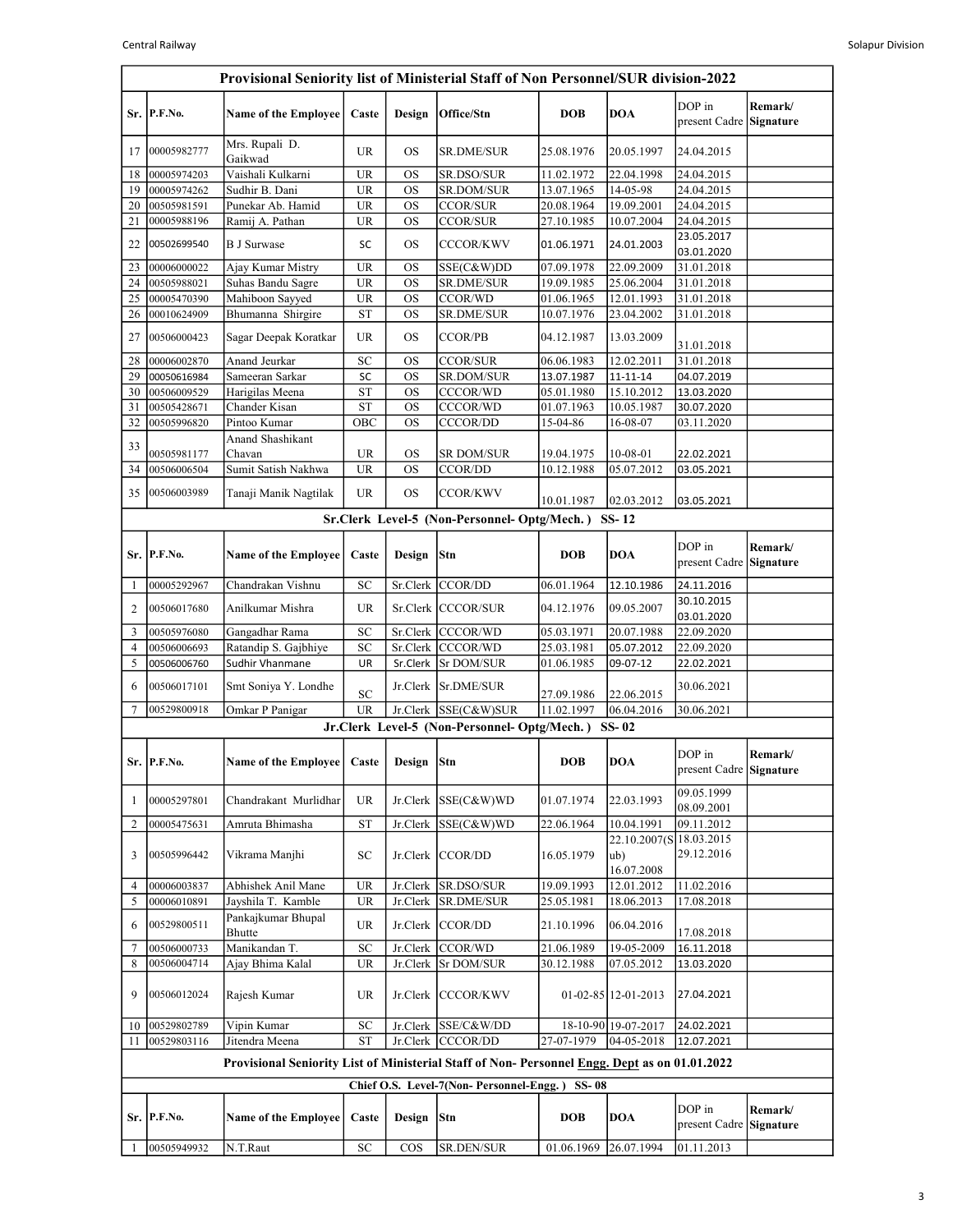|                | Provisional Seniority list of Ministerial Staff of Non Personnel/SUR division-2022 |                                                                                            |                 |           |                                               |                          |                                |                                   |                             |  |  |  |
|----------------|------------------------------------------------------------------------------------|--------------------------------------------------------------------------------------------|-----------------|-----------|-----------------------------------------------|--------------------------|--------------------------------|-----------------------------------|-----------------------------|--|--|--|
|                | Sr. P.F.No.                                                                        | <b>Name of the Employee</b>                                                                | Caste           | Design    | Office/Stn                                    | <b>DOB</b>               | <b>DOA</b>                     | DOP in<br>present Cadre           | Remark/<br>Signature        |  |  |  |
| 2              | 00505479344                                                                        | <b>S.R.CHAWAN</b>                                                                          | <b>ST</b>       | $\cos$    | PWI/DD                                        | 02.06.1962               | 12.12.1996<br>05.01.1989       | 01.11.2013                        |                             |  |  |  |
| 3              | 00505479320                                                                        | D.M.DHAVALE                                                                                | SC              | $\cos$    | <b>ADEN/PVR</b>                               | 02.02.1965               | 22.05.1987                     | 25.07.2017                        |                             |  |  |  |
| 4              | 00505949725                                                                        | P.MISHRA                                                                                   | <b>UR</b>       | COS       | ADEN/ANG                                      | 12.06.1969               | 28.10.1994                     | 25.07.2017                        |                             |  |  |  |
| 5              | 00505478352                                                                        | <b>MRS.ZUBEDA PEER</b><br><b>AHMED SHAIKH</b>                                              | <b>UR</b>       | $\cos$    | Sr.DEN/SUR                                    | 28.12.1964               | 27.02.1989                     | 01.08.2019                        |                             |  |  |  |
| 6              | 00505461017                                                                        | V.R.PAWAR                                                                                  | <b>UR</b>       | $\cos$    | Sr.DEN/SUR                                    | 17.08.1964               | 24.01.1984<br>MR<br>22.08.1988 | 13.10.2020                        |                             |  |  |  |
| 7              | 00505498582                                                                        | DHIRENDRA KUMAR                                                                            | SC              | $\cos$    | <b>ADEN/SUR</b>                               | 24-10-81                 | 23-08-07                       | 09.12.2021                        |                             |  |  |  |
|                | O.S. Level-6 (Non-Personnel Engg.)<br><b>SS-20</b>                                 |                                                                                            |                 |           |                                               |                          |                                |                                   |                             |  |  |  |
|                | Sr. P.F.No.                                                                        | <b>Name of the Employee</b>                                                                | Caste           | Design    | Stn                                           | <b>DOB</b>               | <b>DOA</b>                     | DOP in<br>present Cadre           | Remark/<br>Signature        |  |  |  |
| 1              | 00505478959                                                                        | <b>BHUPAL G DIVATE</b>                                                                     | SC              | <b>OS</b> | SSE(P/WAY)MRJB                                | 01.05.1967               | 29.04.1995                     | 24.01.2008                        |                             |  |  |  |
| 2              | 00505981440                                                                        | <b>BENJAMIN YOHAN</b>                                                                      | <b>UR</b>       | <b>OS</b> | Sr.DEN/SUR                                    | 30.11.1968               | 12.09.2001                     | 17.10.2013                        |                             |  |  |  |
| 3              | 00512206892                                                                        | <b>MRS.RAJNI NAIR</b>                                                                      | <b>UR</b>       | <b>OS</b> | <b>ADEN/SUR</b>                               | 11.11.1970               | 08.04.1992                     | 17.10.2013                        |                             |  |  |  |
| 4              | 00505490480                                                                        | Pramod M. Yadav                                                                            | <b>UR</b>       | <b>OS</b> | Sr.DEN/SUR                                    | 10.06.1965               | 27.08.1991                     | 17.10.2013                        |                             |  |  |  |
| 5              | 00506015001                                                                        | Subnil B. Oram                                                                             | <b>ST</b>       | <b>OS</b> | <b>ADEN/KWV</b>                               | 11.01.1979               | 20.12.2013                     | 20.12.2013<br>08.01.2019          |                             |  |  |  |
| 6              | 00505977861                                                                        | Kavita Mohan Babar                                                                         | <b>UR</b>       | <b>OS</b> | PWI/GR                                        | 17.03.1981               | 22.09.1999                     | 29.12.2013                        |                             |  |  |  |
| $\overline{7}$ | 05050549229                                                                        | <b>ANUSUYA KURE</b>                                                                        | <b>UR</b>       | <b>OS</b> | SR.DEN/SUR                                    | 26.01.1973               | 15.12.1997                     | 27.02.2018                        |                             |  |  |  |
| 8              | 00505490224                                                                        | <b>RAJU HAJAPPA</b>                                                                        | SC              | <b>OS</b> | <b>ADEN/SDB</b>                               | 20.05.1969               | 25.01.1992                     | 27.02.2018                        |                             |  |  |  |
| 9              | 00505490891                                                                        | MOHAN J.CHAVAN                                                                             | <b>ST</b>       | <b>OS</b> | SR.DEN/SUR                                    | 06-04-71                 | 30-03-94                       | 27.02.2018                        |                             |  |  |  |
| 10             | 00505476781                                                                        | A. D. Waghmode                                                                             | <b>UR</b>       | <b>OS</b> | <b>ADEN/SUR</b>                               | 01.06.1963               | 16.09.1987                     | 08.02.2019<br>22.05.2019          |                             |  |  |  |
| 11             | 00505490236                                                                        | A S Magar                                                                                  | <b>UR</b>       | <b>OS</b> | <b>ADEN/ANG</b>                               | 23.09.1962               | 10.04.1992                     | 25.07.2008<br>22.05.2019          |                             |  |  |  |
| 12             | 00529802943                                                                        | Rajesh Saran                                                                               | OBC             | <b>OS</b> | <b>ADEN/PVR</b>                               | 25.06.1975               | 08.03.2018                     | 13.07.2020                        |                             |  |  |  |
| 13             | 00505983927                                                                        | <b>KIRAN G JADHAV</b>                                                                      | <b>UR</b>       | <b>OS</b> | ADEN/BG/KWV                                   | 12.01.1983               | 18.12.2001                     | 01.01.2021                        |                             |  |  |  |
| 14             | 00506017344                                                                        | Smt. Minaj I Shaikh                                                                        | <b>UR</b>       | <b>OS</b> | SSE(P/WAY)N/DD                                | 18.08.1980               | 09.10.2015<br>07.01.2016       | 01.01.2021                        |                             |  |  |  |
|                |                                                                                    |                                                                                            |                 |           | Sr.Clerk Level-5 (Non-Personnel-Engg.)        | SS-06                    |                                |                                   |                             |  |  |  |
|                | Sr. P.F.No.                                                                        | <b>Name of the Employee</b>                                                                | Caste           | Design    | Stn                                           | <b>DOB</b>               | <b>DOA</b>                     | DOP in<br>present Cadre Signature | Remark/                     |  |  |  |
| 2              | 00005274667<br>00529802476                                                         | M M SUMANT<br>Jannifer Francis Mariyan                                                     | UR<br><b>UR</b> |           | Sr Clerk SR.DEN/SUR<br>Sr Clerk SSE/Pway/S/DD | 26.10.1962<br>23.04.1993 | 22.04.1984<br>25.03.2017       | 12.05.2021<br>12.05.2021          |                             |  |  |  |
|                |                                                                                    |                                                                                            |                 |           |                                               |                          |                                | 12.05.2021                        |                             |  |  |  |
| 3              | 00529800968                                                                        | Navanath Maruti Dudhe                                                                      | UR              |           | Sr Clerk SSE/W/ANG                            | 10.12.1990               | 03.05.2016                     |                                   |                             |  |  |  |
| 4              | 00505507091                                                                        | Balaji Maruti Lobhe                                                                        | <b>UR</b>       | Sr Clerk  | SSE/Pway/BG/KW<br>V                           | 18.02.1986               | 03.08.2012                     | 12.05.2021                        |                             |  |  |  |
| 5              | 421ZZ002806                                                                        | SURYAKANTH<br><b>SHIVPUTRAPPA</b>                                                          | UR              |           | Sr Clerk SSE/PWAY/SDB                         |                          | $10-06-84$ 30-07-13            | 29.10.2021                        | <b>IRT</b>                  |  |  |  |
|                |                                                                                    |                                                                                            |                 |           | Jr.Clerk Level-2 (Non-Personnel- Engg.)       | $SS - 04 + 1$            |                                |                                   |                             |  |  |  |
|                | Sr. P.F.No.                                                                        | <b>Name of the Employee</b>                                                                | Caste           | Design    | Stn                                           | <b>DOB</b>               | DOA                            | DOP in<br>present Cadre           | Remark/<br><b>Signature</b> |  |  |  |
| 1              | 00505519172                                                                        | Vaijunath Kulkarni                                                                         | <b>UR</b>       | Jr.Clerk  | TMO/SUR                                       | 31.12.1990               | 19.12.2014                     | 11.04.2019                        |                             |  |  |  |
| 2              | 00505511045                                                                        | Nanda Navnath                                                                              | OBC             |           | Jr.Clerk ADEN(NG)KWV                          | 06.01.1983               | 13.12.2012                     | 05.11.2019                        |                             |  |  |  |
| 3              | 00510807070                                                                        | Nagesh Narsappa                                                                            | ${\rm SC}$      |           | Jr.Clerk   Sr DEN/SUR                         | 20.05.1988               | 03.07.2012                     | 16.12.2017<br>13.01.2020          |                             |  |  |  |
| 4              | 00505513662                                                                        | Nitin Satappa                                                                              | SC              | Jr.Clerk  | Sr DEN/SUR                                    | 09.05.1989               | 17.07.2013                     | 04.03.2020                        |                             |  |  |  |
| 5              | 00505504545                                                                        | Karamsingh Meena                                                                           | ST              |           | Jr.Clerk SSE/Pway/BTW                         | 10.01.1988               | 29-06-12                       | 12.06.2020                        |                             |  |  |  |
| 6              | 00529803286                                                                        | Shaikh Musloddin                                                                           | UR              |           | Jr.Clerk SSE/PwayLUR                          |                          | 20-06-91 21-06-18              | 01.07.2021                        |                             |  |  |  |
| 7              | 00529803279                                                                        | Randip Das                                                                                 | UR              |           | Jr.Clerk Sr DEN/SUR                           |                          | 15-05-90 29-06-18              | 01.07.2021                        |                             |  |  |  |
| 8              | 00505504715                                                                        | Praffulchandra Sajjan                                                                      | SC              |           | Jr.Clerk Sr DEN/SUR                           |                          | 13-12-86 23-06-12              | 01.07.2021                        |                             |  |  |  |
|                |                                                                                    |                                                                                            |                 |           |                                               |                          |                                |                                   |                             |  |  |  |
|                |                                                                                    | Provisional Seniority List of Ministerial Staff of Non-Personnel-S&T dept as on 01.01.2022 |                 |           |                                               |                          |                                |                                   |                             |  |  |  |
|                |                                                                                    |                                                                                            |                 |           | Chief O.S. Level-7(Non-Personnel-S&T.) SS-04  |                          |                                |                                   |                             |  |  |  |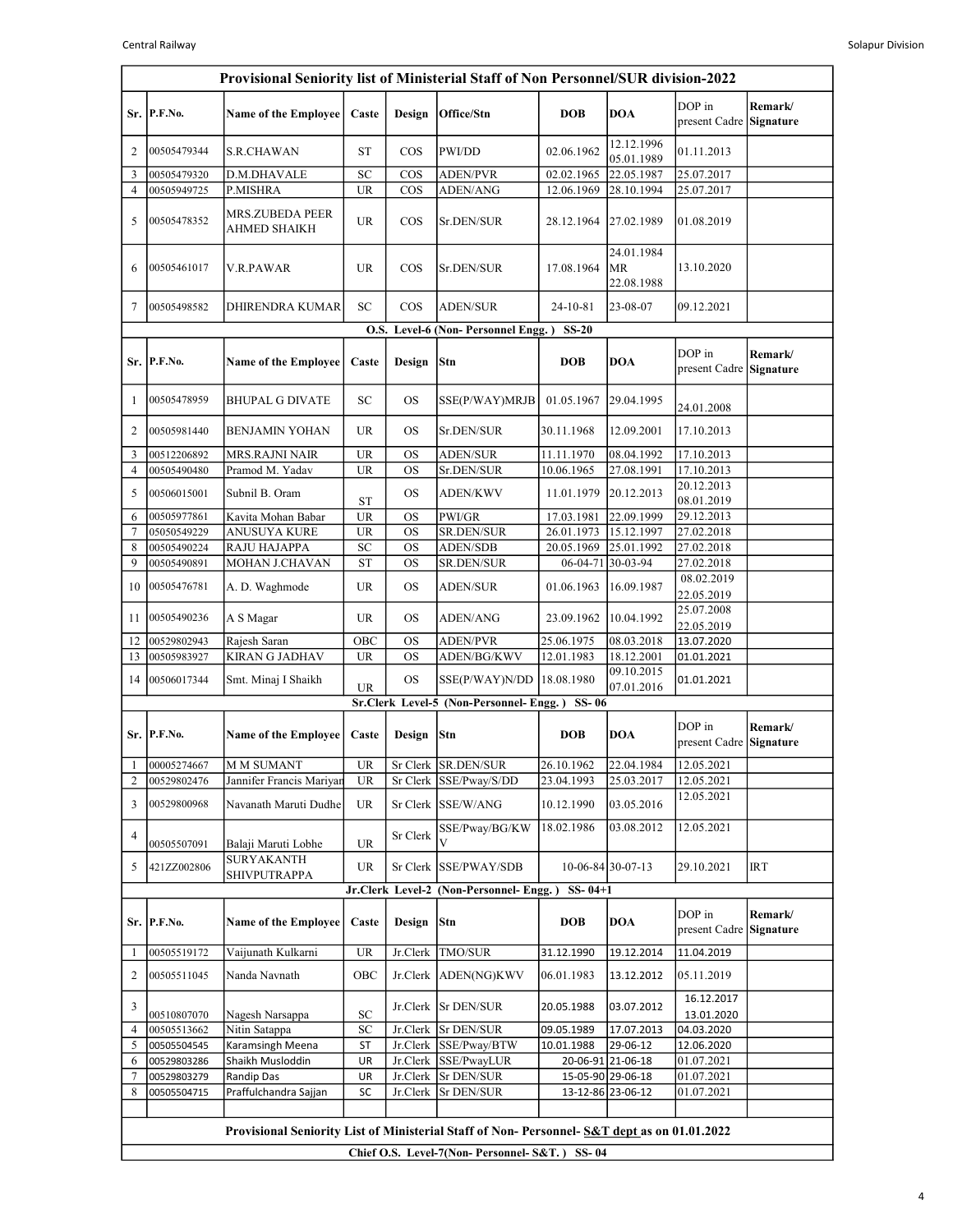|                | Provisional Seniority list of Ministerial Staff of Non Personnel/SUR division-2022 |                                                                                              |                                   |            |                                                  |                                 |                          |                                      |                      |  |  |
|----------------|------------------------------------------------------------------------------------|----------------------------------------------------------------------------------------------|-----------------------------------|------------|--------------------------------------------------|---------------------------------|--------------------------|--------------------------------------|----------------------|--|--|
|                | Sr. P.F.No.                                                                        | <b>Name of the Employee</b>                                                                  | Caste                             | Design     | Office/Stn                                       | <b>DOB</b>                      | <b>DOA</b>               | DOP in<br>present Cadre Signature    | Remark/              |  |  |
| Sr.            | P.F.No.                                                                            | <b>Name of the Employee</b>                                                                  | Caste                             | Design     | Stn                                              | <b>DOB</b>                      | <b>DOA</b>               | DOP in<br>present Cadre Signature    | Remark/              |  |  |
| $\mathbf{1}$   | 00505471667                                                                        | SHARAD. B. LONDE                                                                             | SC                                | $\cos$     | SSE(SIG)/ KWV                                    | 26.12.1964                      | 22.10.1984<br>10.12.2001 | 21.03.2012                           |                      |  |  |
| 2              | 00505348213                                                                        | S.D.DESHPANDE                                                                                | UR                                | $\cos$     | SR.DSTE(M)SUR                                    | 15.03.1967                      | 01.01.1985               | 05.01.2018                           |                      |  |  |
| 3              | 05348161                                                                           | MRS.Neelima P<br>Jakhalekar                                                                  | UR                                | $\cos$     | Sr DSTE/M/SUR                                    | 07.11.1965                      | 09.01.1987               | 12.08.2021                           |                      |  |  |
|                | O.S. Level-6 (Non-Personnel-S&T.)<br>SS-11                                         |                                                                                              |                                   |            |                                                  |                                 |                          |                                      |                      |  |  |
| Sr. I          | P.F.No.                                                                            | <b>Name of the Employee</b>                                                                  | Caste                             | Design     | <b>Stn</b>                                       | <b>DOB</b>                      | <b>DOA</b>               | DOP in<br>present Cadre Signature    | Remark/              |  |  |
| $\mathbf{1}$   | 00505349163                                                                        | P.D.SURDI                                                                                    | UR                                | <b>OS</b>  | DY.CSTE(C) SUR                                   | 14.11.1962                      | 26.09.1989               | 26.06.2008                           |                      |  |  |
| 2              | 00505348559                                                                        | <b>S.R.PATIL</b>                                                                             | <b>UR</b>                         | OS         | SR.DSTE(M)SUR                                    | 12.10.1962                      | 16.06.1984               | 15.07.1998                           |                      |  |  |
| 3              | 00505348950                                                                        | M.P.KHAIRE                                                                                   | <b>UR</b>                         | <b>OS</b>  | SSE(SIG)/ KWV                                    | 18.06.1970                      | 30.06.1989               | 16.12.2005                           |                      |  |  |
| 4              | 00505349205                                                                        | <b>S.L.RAUT</b>                                                                              | <b>UR</b>                         | <b>OS</b>  | DY.CSTE(C) SUR                                   | 01.07.1972                      | 23.11.1990               | 16.12.2005                           |                      |  |  |
| 5              | 00505350013                                                                        | <b>A A MOMIN</b>                                                                             | <b>UR</b>                         | OS         | SSE(SIG)/SUR                                     | 21.09.1967                      | 07.02.1991               | 23.03.2006<br>06.08.2012             |                      |  |  |
| 6              | 00505349369                                                                        | M.S.RAJPUT                                                                                   | <b>UR</b>                         | <b>OS</b>  | SR.DSTE(T)SUR                                    | 20.09.1970                      | 23.05.1991               | 01.02.2012                           |                      |  |  |
| 7              | 00505981667                                                                        | A M Bodade                                                                                   | SC                                | OS         | SSE (Sig) ANG                                    | 02.06.1973                      | 07.01.2000<br>06.10.2001 | 01.11.2013<br>08.11.2015             |                      |  |  |
| 8              | 00505970763                                                                        | SMT.Chaya Gaikwad                                                                            | SC                                | OS         | Sr.DSTE(M)SUR                                    | 28.10.1965                      | 10.12.1996               | 08.07.2015                           |                      |  |  |
| 9              | 01505979060                                                                        | N. S. Kharatmal                                                                              | <b>SC</b>                         | <b>OS</b>  | SSE(Sig)/SUR                                     | 25.07.1980                      | 07.09.2000               | 23.12.2015                           |                      |  |  |
| 10<br>11       | 00501943376<br>00505988949                                                         | NAGREDDY V.SALGAR<br><b>SURESH RATHOD</b>                                                    | SC                                | OS<br>OS   | SSE/Sig/KLBG<br>SSE(Sig)GR                       | 01-06-75 12-04-99<br>01.08.1978 | 21.01.2005               | 08.06.2021<br>28.09.2021             |                      |  |  |
|                |                                                                                    |                                                                                              |                                   |            | Sr. Clerk Level-5 (Non- Personnel- S&T.)         | $SS-03$                         |                          |                                      |                      |  |  |
| Sr. I          | P.F.No.                                                                            | <b>Name of the Employee</b>                                                                  | Caste                             | Design     | Stn                                              | <b>DOB</b>                      | <b>DOA</b>               | DOP in<br>present Cadre   <b>ure</b> | Remark/Signat        |  |  |
| 1              | 00505979122                                                                        | Vijakumar Ambanna                                                                            | <b>ST</b>                         |            | Sr Clerk SSE(Sig)GR                              | 17.07.1969                      | 12.05.1996               | 01.07.2021                           |                      |  |  |
| 2              | 01209309974                                                                        | Pradeep Kumar                                                                                | OBC                               |            | Sr Clerk Sr.DSTE(M)SUR                           | 15.06.1994                      | 13.04.2014               | 01.07.2021                           |                      |  |  |
|                |                                                                                    |                                                                                              |                                   |            |                                                  |                                 |                          |                                      |                      |  |  |
|                |                                                                                    |                                                                                              |                                   |            | Jr. Clerk Level-2 (Non- Personnel- S&T.) SS-02   |                                 |                          |                                      |                      |  |  |
|                | Sr. P.F.No.                                                                        | Name of the Employee                                                                         | Caste                             | Design Stn |                                                  | <b>DOB</b>                      | <b>DOA</b>               | DOP in<br>present Cadre Signature    | Remark/              |  |  |
| 1              | 00505983885                                                                        | Ganesh Prakash                                                                               | <b>UR</b>                         |            | Jr. Clerk Sr.DSTE(M)SUR                          | 29.04.1983                      | 18.12.2001               | 29.04.2016<br>03.09.2016             |                      |  |  |
| 2              | 00506124913                                                                        | Rakesh Kumar                                                                                 | <b>UR</b>                         |            | Jr. Clerk SSE/TELE/DD                            | 01-03-79                        | 22-06-06                 | 28.06.2021                           |                      |  |  |
|                |                                                                                    | Provisional Senirity List of Ministerial Staff of Non-Personnel- GA&WA dept as on 01.01.2022 |                                   |            |                                                  |                                 |                          |                                      |                      |  |  |
|                |                                                                                    |                                                                                              |                                   |            | Chief O.S. Level-7(Non- Personnel- GA&WA.) SS-03 |                                 |                          |                                      |                      |  |  |
|                | Sr. P.F.No.                                                                        | <b>Name of the Employee</b>                                                                  | Caste                             | Design     | <b>Stn</b>                                       | <b>DOB</b>                      | <b>DOA</b>               | DOP in<br>present Cadre              | Remark/<br>Signature |  |  |
| $\mathbf{1}$   | 00505490881                                                                        | <b>NARENDRA S</b><br>RANA                                                                    | ST                                | $\cos$     | <b>SR.DEN/SUR</b>                                | 06.05.1971                      | 22.04.1994               | 24.02.2021                           |                      |  |  |
| $\overline{c}$ | 00505460712                                                                        | S.S.MALAP                                                                                    | <b>UR</b>                         | <b>COS</b> | SR.DEN/SUR                                       | 17.12.1963                      | 07.05.1985               | 03.03.2021                           |                      |  |  |
| 3              | 00505977585                                                                        | <b>SANJAY KUMAR</b><br><b>JAISWAL</b>                                                        | UR                                | $\cos$     | <b>SR DEN/SUR</b>                                | 15-08-72                        | 08-09-97                 | 06.12.2021                           |                      |  |  |
|                |                                                                                    |                                                                                              |                                   |            | O.S. Level-6 (Non-Personnel- GA&WA.) SS-09       |                                 |                          |                                      |                      |  |  |
| Sr. I          | P.F.No.                                                                            | <b>Name of the Employee</b>                                                                  | Caste                             | Design     | Stn                                              | <b>DOB</b>                      | <b>DOA</b>               | DOP in<br>present Cadre Signature    | Remark/              |  |  |
| 1              | 00505498454                                                                        | Rajnish Kumar                                                                                | $\ensuremath{\mathsf{UR}}\xspace$ | OS         | SR.DEN/SUR                                       | 01.03.1983                      | 05.02.2007               | 05.05.2014                           |                      |  |  |
| $\overline{2}$ | 00505474838                                                                        | MRS.P.R.SHAIKH                                                                               | UR                                | <b>OS</b>  | SR.DEN/SUR                                       | 30.08.1968                      | 17.06.1987               | 26.08.2015                           |                      |  |  |
| 3              | 00506002031                                                                        | Santosh N Waghmare                                                                           | SC                                | OS         | SR.DEN/SUR                                       | 27.06.1980                      | 27.12.2010               | 30.10.2017                           |                      |  |  |
|                |                                                                                    |                                                                                              |                                   |            | Sr. Clerk Level-5 (Non- Personnel-GA&WA) SS-02   |                                 |                          |                                      |                      |  |  |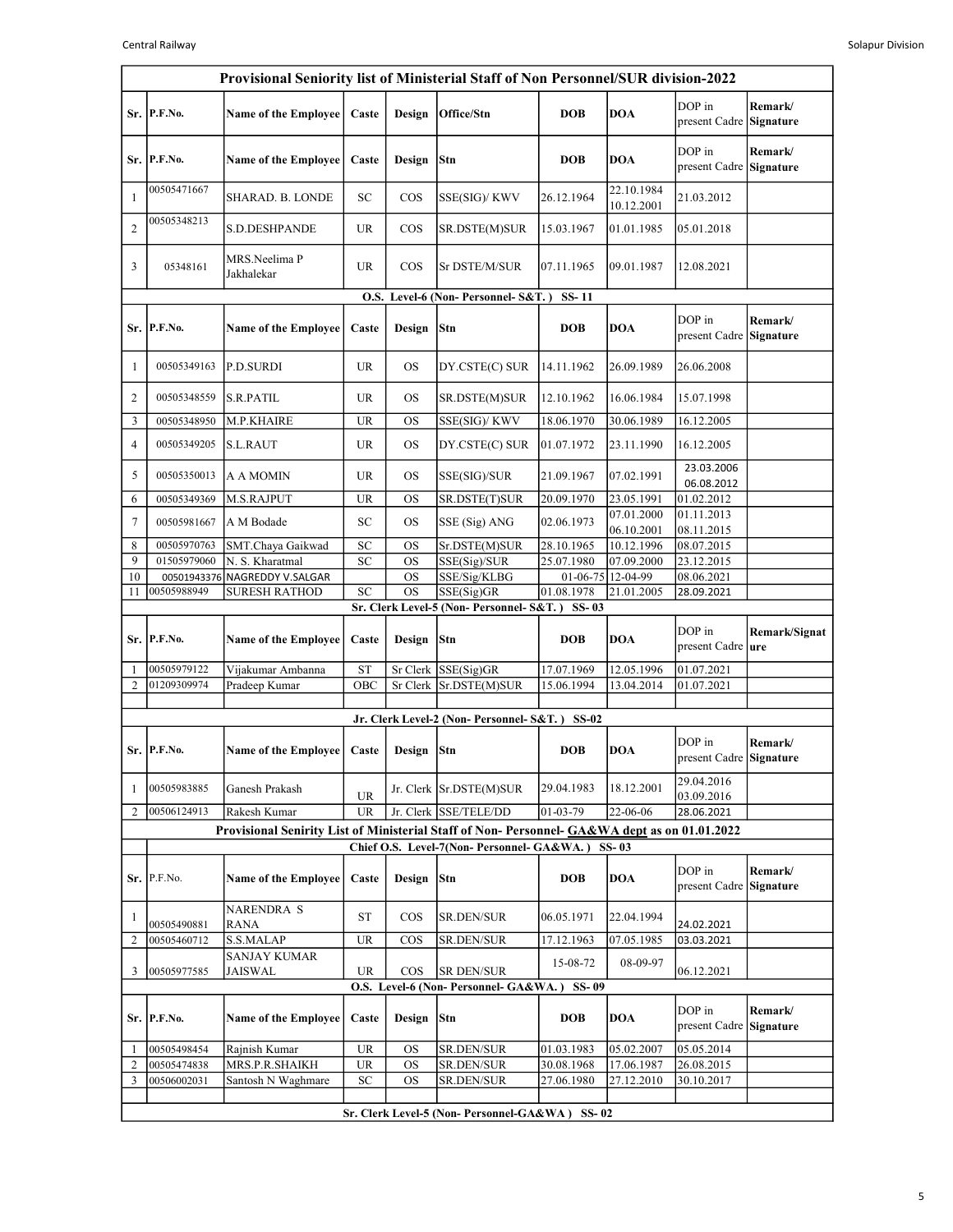|                | Provisional Seniority list of Ministerial Staff of Non Personnel/SUR division-2022 |                                                      |           |                     |                                                                          |                          |                          |                          |                             |  |  |  |
|----------------|------------------------------------------------------------------------------------|------------------------------------------------------|-----------|---------------------|--------------------------------------------------------------------------|--------------------------|--------------------------|--------------------------|-----------------------------|--|--|--|
| Sr.            | P.F.No.                                                                            | <b>Name of the Employee</b>                          | Caste     | Design              | Office/Stn                                                               | <b>DOB</b>               | <b>DOA</b>               | DOP in<br>present Cadre  | Remark/<br><b>Signature</b> |  |  |  |
| Sr.            | P.F.No.                                                                            | Name of the Employee                                 | Caste     | Design              | Stn                                                                      | <b>DOB</b>               | <b>DOA</b>               | DOP in<br>present Cadre  | Remark/<br>Signature        |  |  |  |
| 1              | 00210503067                                                                        | Shashikant M Takkalki                                | OBC       | Sr Clerk            | SR.DEN/SUR                                                               | 26.06.1974               | 30.03.2004               | 21.05.2021               |                             |  |  |  |
|                |                                                                                    |                                                      |           |                     | Jr. Clerk Level-2 (Non- Personnel- GA&WA.) SS-02                         |                          |                          |                          |                             |  |  |  |
| Sr.            | P.F.No.                                                                            | <b>Name of the Employee</b>                          | Caste     | Design              | Stn                                                                      | <b>DOB</b>               | <b>DOA</b>               | DOP in<br>present Cadre  | Remark/<br>Signature        |  |  |  |
| 1              | 00529800297                                                                        | Afjatkhan S. Pathan                                  | <b>UR</b> | Jr.Clerk            | SR.DEN/SUR<br><b>Sr DEN/SUR</b>                                          | 01.06.1983               | 16.03.2016<br>16.02.2017 | 20.08.2018<br>29.06.2021 |                             |  |  |  |
| 2              | 00529802339<br>Ashok Dashrath<br><b>UR</b><br>Jr.Clerk<br>20.09.1998               |                                                      |           |                     |                                                                          |                          |                          |                          |                             |  |  |  |
|                | Provisional Senirity List of MVD staff as on 01.01.2022                            |                                                      |           |                     |                                                                          |                          |                          |                          |                             |  |  |  |
| Sr.            | P.F.No.                                                                            | <b>Name of the Employee</b>                          | Caste     | Design              | MVD Level-6 SS-05<br>Stn                                                 | <b>DOB</b>               | <b>DOA</b>               | DOP in<br>present Cadre  | Remark/<br>Signature        |  |  |  |
| 1              | 00005279768                                                                        | SADASHIV. S.<br>JADAHV                               | <b>UR</b> | <b>MCM</b>          | <b>ADRM/SUR</b>                                                          | 01.06.1962               | 21.05.1984<br>01.05.1985 | 01.11.2013               |                             |  |  |  |
| $\overline{2}$ | 00005149400                                                                        | POPAT ANANT<br><b>MORE</b>                           | SC        | <b>MCM</b>          | SR.DMO/DD                                                                | 01.06.1963               | 10.11.1989               | 03.09.2014               |                             |  |  |  |
| 3              | 00005149782                                                                        | <b>BALU MAHADEO</b><br><b>KAWARE</b>                 | <b>UR</b> | <b>MCM</b>          | ADRM                                                                     | 01.06.1968               | 18.12.1989<br>24.09.1991 | 01.09.2016               |                             |  |  |  |
| 4              | 00005970222                                                                        | LAXMAN .K.<br><b>MESHRAM</b>                         | <b>ST</b> | <b>MCM</b>          | SR.DMO/DD                                                                | 28.06.1967               | 01.02.1997               | 12.10.2017               |                             |  |  |  |
| 5              | 00005464031                                                                        | PRAKSH DATTU<br><b>BAGAL</b>                         | <b>UR</b> | <b>MCM</b>          | Sr DEE/SUR                                                               | 01.06.1962               | 19.08.1983               | 19.04.2021               |                             |  |  |  |
|                | MVD Level-5 SS-11                                                                  |                                                      |           |                     |                                                                          |                          |                          |                          |                             |  |  |  |
| Sr.            | P.F.No.                                                                            | <b>Name of the Employee</b>                          | Caste     | Design              | Stn                                                                      | <b>DOB</b>               | <b>DOA</b>               | DOP in<br>present Cadre  | Remark/<br>Signature        |  |  |  |
| 1              | 00005960693                                                                        | VIJAY . K.<br><b>DYANESHWAR</b>                      | <b>UR</b> | MVD-I               | <b>SR.DME/SUR</b>                                                        | 21.10.1973               | 28.03.1995               | 03.09.2014               |                             |  |  |  |
| $\overline{2}$ | 00005491939                                                                        | Mohan S Jadhav                                       | <b>UR</b> | MVD-I               | <b>ADEN/SUR</b>                                                          | 07.01.1963               | 27.07.1996               | 29.12.2015               |                             |  |  |  |
| 3<br>4         | 00005985365<br>00005493411                                                         | VIJAY MARUTI Borade<br>ANIL UTTAM NAIKW.             | SC<br>UR  | MVD-I<br>MVD-I      | SR.DME/SUR<br><b>DRM/SUR</b>                                             | 21.05.1973<br>13.03.1974 | 29.07.2002<br>02.02.2001 | 01.09.2016<br>12.10.2017 |                             |  |  |  |
| 5              | 00505494138                                                                        | PRAKASH BHARAT<br><b>SHINDE</b>                      | <b>ST</b> | MVD-I               | ADRM                                                                     | 20.04.1981               | 08.03.2002               | 12.10.2017               |                             |  |  |  |
| 6              | 00505497073                                                                        | <b>DAYANAND</b><br><b>SHIDRAM</b><br><b>KEMBHAVI</b> | SC        | MVD-I               | <b>DRM/SUR</b>                                                           | 07.11.1973               | 14.12.2004               | 08.01.2018               |                             |  |  |  |
| 7              | 00005993490                                                                        | VENKATESHAN<br>VELU SWAMI                            | SC        | MVD-I               | <b>SR.DME/SUR</b>                                                        | 25.05.1982               | 16.05.2007               | 09.07.2019               |                             |  |  |  |
| 8              | 00505491897                                                                        | <b>AJINATH MAHADEV</b><br>BAGAL                      | <b>UR</b> | MVD-I               | <b>ADRM</b>                                                              | 01.06.1970               | 21.12.1995               | 09.07.2019               |                             |  |  |  |
| 9              | 00505500382                                                                        | Digambar Dhondiba<br>Khot                            | UR.       | MVD-I               | DRM/SUR                                                                  | 01.06.1983               | 29.03.2011               | 09.07.2019               |                             |  |  |  |
|                |                                                                                    |                                                      |           |                     | MVD Level-4 SS-02                                                        |                          |                          |                          |                             |  |  |  |
| Sr.            | P.F.No.                                                                            | <b>Name of the Employee</b>                          | Caste     | Design              | Stn                                                                      | <b>DOB</b>               | <b>DOA</b>               | DOP in<br>present Cadre  | Remark/<br>Signature        |  |  |  |
| $\mathbf{1}$   | 00505995024                                                                        | Nandu Shamrao Patole                                 | <b>UR</b> | MVD-II              | DRM/SUR                                                                  | 15.09.1962               | 28.07.2007               | 03.11.2020               |                             |  |  |  |
| 2              | 00505999438                                                                        | Dharamveer Ramprasad                                 | SC        | MVD-II              | SR.DME/SUR                                                               | 21.07.1979               | 22.09.2008               | 03.11.2020               |                             |  |  |  |
|                |                                                                                    |                                                      |           |                     | Provisional Senirity List of Canteen staff (DRM office) as on 01.01.2022 |                          |                          |                          |                             |  |  |  |
|                |                                                                                    |                                                      |           |                     | Canteen Manager Level-6 SS-01                                            |                          |                          |                          |                             |  |  |  |
| Sr.            | P.F.No.                                                                            | <b>Name of the Employee</b>                          | Caste     | Design              | Stn                                                                      | <b>DOB</b>               | <b>DOA</b>               | DOP in<br>present Cadre  | Remark/<br>Signature        |  |  |  |
|                |                                                                                    | Nil                                                  |           |                     |                                                                          |                          |                          |                          |                             |  |  |  |
|                |                                                                                    | <b>Assistant Canteen Manager-I Level-4 SS-03</b>     |           |                     |                                                                          |                          |                          |                          |                             |  |  |  |
| 1              | 00505293467                                                                        | SHAHAJI N.GADADE                                     | <b>UR</b> | Asstt.<br>Manager-l | Canteen/ SUR                                                             | 17.09.1963               | 01.06.1980<br>01.04.1990 | 21.08.2018               |                             |  |  |  |
| 2              | 00505502378                                                                        | DINKAR VISHWANATH<br><b>SHIRKE</b>                   | <b>UR</b> | Asstt.<br>Manager-I | Canteen/ SUR                                                             | 01-06-72                 | 07-07-11                 | 26.07.2021               |                             |  |  |  |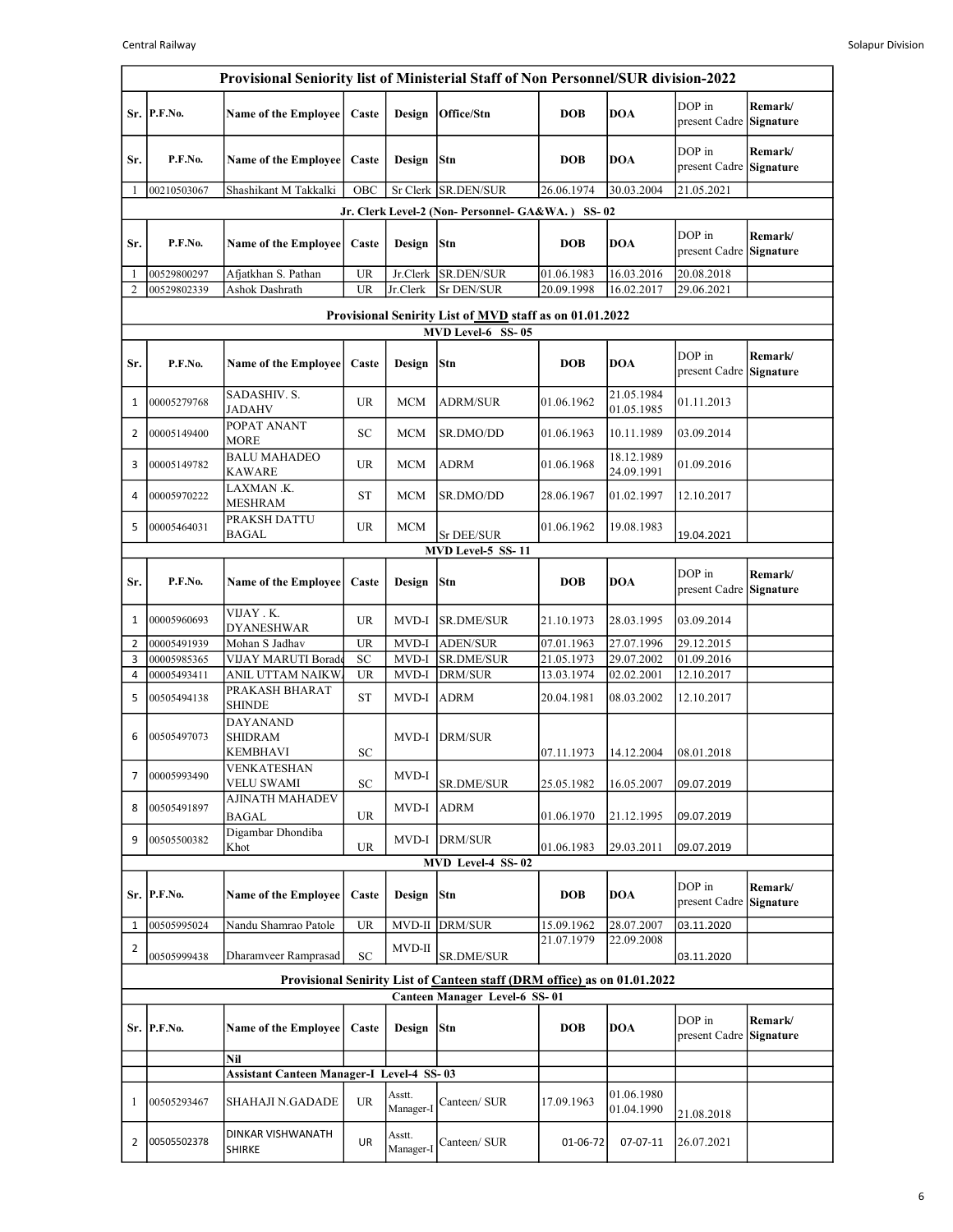|          | Provisional Seniority list of Ministerial Staff of Non Personnel/SUR division-2022                                                    |                                                       |                                   |                          |                                                    |                          |                          |                                   |                      |  |  |
|----------|---------------------------------------------------------------------------------------------------------------------------------------|-------------------------------------------------------|-----------------------------------|--------------------------|----------------------------------------------------|--------------------------|--------------------------|-----------------------------------|----------------------|--|--|
|          | Sr. P.F.No.                                                                                                                           | <b>Name of the Employee</b>                           | Caste                             | Design                   | Office/Stn                                         | <b>DOB</b>               | <b>DOA</b>               | DOP in<br>present Cadre           | Remark/<br>Signature |  |  |
|          |                                                                                                                                       |                                                       |                                   |                          | <b>Assistant Canteen Manager-II Level-3 SS-02</b>  |                          |                          |                                   |                      |  |  |
| 1        | 00505197260                                                                                                                           | <b>KIRAN GODASE</b>                                   | UR                                | Asstt.<br>Manager-       | Canteen/ SUR                                       | 30.07.1981               | 30.09.2006               | 02.01.2020                        |                      |  |  |
|          |                                                                                                                                       |                                                       |                                   |                          | <b>Assistant Canteen Manager-III Level-2 SS-01</b> |                          |                          |                                   |                      |  |  |
| 1        | 00005495294                                                                                                                           | <b>SADIK KHAN</b><br>AB. KADAR                        | UR                                | Asstt.                   | Man/Cook- Canteen/ SUR                             | 03.07.1966               | 07.03.2003               | 01.11.2013                        |                      |  |  |
| 2        | 00302723890                                                                                                                           | DATTA GULABRAO                                        | OBC                               | COOK II                  | Canteen/ SUR                                       | 17-01-71                 | 01-06-08                 | 26.07.2021                        |                      |  |  |
| 3        | 00005997586                                                                                                                           | <b>NASIR JAHAGIRDAR</b><br><b>SHAIKH</b>              | UR                                | Asstt.<br>Man/Cook-<br>Π | Canteen/ SUR                                       | 11.01.1984               | 15.02.2008               | 01.11.2013                        |                      |  |  |
|          |                                                                                                                                       |                                                       |                                   |                          |                                                    |                          |                          |                                   |                      |  |  |
|          | Provisional Seniority list of Gr.D Staff in Personnel/Non-Personnel Admin Staff Position as on 01.01.2022<br>Gr. D Peon Level-1 SS-83 |                                                       |                                   |                          |                                                    |                          |                          |                                   |                      |  |  |
| Sr.      | P.F.No.                                                                                                                               | <b>Name of the Employee</b>                           | Caste                             | Design                   | Stn                                                | <b>DOB</b>               | <b>DOA</b>               | DOP in<br>present Cadre Signature | Remark/              |  |  |
| 1        | 00005480395                                                                                                                           | DATTU NARAYAN<br><b>PALWE</b>                         | <b>UR</b>                         | Sr.Peon                  | Genl.Admn                                          | 01.06.1962               | 08.09.1989               | 08.09.1989                        |                      |  |  |
| 2        | 00505295593                                                                                                                           | UDHAV HAMBIRAO                                        | UR                                | Sr.Peon                  | SR.DPO/SUR                                         | 01.06.1962               | 18-11-91                 | 18-11-91                          |                      |  |  |
| 3        | 00005287777                                                                                                                           | <b>GAUTAM DAGDU</b>                                   | SC                                | Sr.Peon                  | <b>SR.DCM/SUR</b>                                  | 01.061967                | 25.05.1988               | 01.03.1993                        |                      |  |  |
| 4        | 00005160216                                                                                                                           | Rohini Nanasaheb                                      | <b>UR</b>                         | Sr.Peon                  | CMS/SUR                                            | 01.04.1965               | 11.06.1993               | 11.06.1993                        |                      |  |  |
| 5        | 00505977733                                                                                                                           | Padamabai Krishna                                     | <b>UR</b>                         | Sr.Peon                  | SR.DPO/SUR                                         | 23.06.1966               | 30.03.1994               | 30.03.1994                        |                      |  |  |
| 6<br>7   | 00005960678<br>00505968513                                                                                                            | Shiv Kumar Ranayya<br>Hiralal Shankar                 | UR                                | Sr.Peon<br>Sr.Peon       | Office Porter<br>CTO Office Peon                   | 15.09.1996<br>29.12.1969 | 23.06.1995<br>28/06/1996 | 23.06.1995<br>28/06/1996          |                      |  |  |
| 8        | 00505968707                                                                                                                           | Sharij Ahamad                                         |                                   | Sr.Peon                  | CTO Office Peon                                    | 28.12.1966               | 08-07-1996               | 08-07-1996                        |                      |  |  |
| 9        | 00505981621                                                                                                                           | Satyawan Bhlerao                                      | SC                                | Sr.Peon                  | SSE/Pway/SUR                                       | 22.10.1978               | 19.09.2001               | 19.09.2001                        |                      |  |  |
| 10       | 00505984981                                                                                                                           | Girija Kulkarni                                       | UR                                | Sr.Peon                  | SR DSO/SUR                                         | 07-03-1968               | 08-09-2002               | 08-09-2002                        |                      |  |  |
| 11       | 00005987168                                                                                                                           | SMT.JAYSHREE.S.<br><b>BANDALE</b>                     | <b>UR</b>                         | Sr.Peon                  | <b>SR DEN/SUR</b>                                  | 01.06.1977               | 23.07.2003               | 23.07.2003                        |                      |  |  |
| 12       | 00005987672                                                                                                                           | SMT.PRAMILA.S.SAG                                     | <b>UR</b>                         | Sr.Peon                  | <b>SR.DOM/SUR</b>                                  | 04.05.1966               | 28.01.2004               | 28.01.2004                        |                      |  |  |
| 13       | 00005981578                                                                                                                           | Shaukat Babu Shaikh                                   | $\ensuremath{\mathsf{UR}}\xspace$ | Sr.Peon                  | CMS/SUR                                            | 01.06.1965               | 07.11.2003               | 13.09.2005                        |                      |  |  |
| 14       | 00502360651                                                                                                                           | Mrs.Samsud Papalal                                    | UR                                | Sr.Peon                  | SSE/W/ANG                                          | 09.06.1972               | 18.11.2006               | 18.11.2006                        |                      |  |  |
| 15       | 00005149447                                                                                                                           | <b>SAKHRAM</b><br><b>SAIBANNA</b>                     | UR                                | Sr.Peon                  | Genl.Admn                                          | 01.06.1969               | 09.01.1990               | 28.05.2010                        |                      |  |  |
| 16       | 00505295922                                                                                                                           | AMBADAS CHANDU                                        | UR                                | Sr.Peon                  | SR.DPO/SUR                                         | 01.06.1971               | 07.02.1990               | 07.11.2005                        |                      |  |  |
| 17       | 00005990518                                                                                                                           | <b>GULAB ISMAIL</b><br>KHADR KHAN<br><b>ABHASAHEB</b> | UR                                | Sr.Peon                  | SR.DEE/SUR                                         | 01.06.1978               | 01.12.2005               | 01.12.2005                        |                      |  |  |
| 18       | 00005992557                                                                                                                           | <b>KUMAR BHORE</b>                                    | UR                                | Sr.Peon                  | <b>ADEN/LUR</b>                                    | 13.08.1987               | 27.09.2006               | 27.09.2006                        |                      |  |  |
| 19       | 00506026001                                                                                                                           | VIJAY DEVIDAS                                         | SC                                | Sr.Peon                  | <b>ADEN/W/SUR</b>                                  | 07.12.1985               | 03.10.2006               | 03.10.2006                        |                      |  |  |
| 20       | 00005992539                                                                                                                           | <b>LALSHAEB</b>                                       | SC                                | Sr.Peon                  | SR.DCM/SUR                                         | 01.05.1984               | 16.11.2006               | 16.11.2006                        |                      |  |  |
| 21<br>22 | 00005993362<br>00005990390                                                                                                            | KIRAN.S. BANGALE<br>ANAY KERA MASAL                   | SС<br><b>UR</b>                   | Sr.Peon<br>Sr.Peon       | Sr DPO/SUR<br>Genl.Admn                            | 01.09.1988<br>11.02.1987 | 24.05.2007<br>09.11.2005 | 24.05.2007<br>21.07.2007          |                      |  |  |
| 23       | 00055995310                                                                                                                           | Smt. Sarika Vishwanath<br>Hatkar                      | SC                                | Sr.Peon                  | <b>SR.DME/SUR</b>                                  | 05.05.1984               | 17.09.2007               | 17.09.2007                        |                      |  |  |
| 24       | 00009309019                                                                                                                           | CHAYA V.GHOGKE                                        | UR                                | Sr.Peon                  | <b>SR.DOM/SUR</b>                                  | 01.06.1970               | 30.09.1998               | 14.08.2008                        |                      |  |  |
| 25       | 00506001506                                                                                                                           | PRAVIN NANASHEB                                       | UR                                | Sr.Peon                  | Genl.Admn                                          | 05.04.1986               | 28.05.2010               | 28.05.2010                        |                      |  |  |
| 26       | 00506001920                                                                                                                           | Kashinath Babu Chatke                                 | UR                                | Sr.Peon                  | Genl.Admn                                          | 22.04.1992               | $30 - 11 - 10$           | $30 - 11 - 10$                    |                      |  |  |
| 27       | 00506001932                                                                                                                           | Vithal Gundappa<br>Kamble                             | SC                                | Sr.Peon                  | TI Peon                                            | 10.05.1982               | 30.11.2010               | 30.11.2010                        |                      |  |  |
| 28       | 00505492725                                                                                                                           | Laxmibai Mohan                                        | SC                                | Sr.Peon                  | SSE/W/SUR                                          | 14.04.1970               | 15.06.1998               | 16.12.2011                        |                      |  |  |
| 29       | 00506003047                                                                                                                           | Kiran Babasaheb Mane                                  | UR                                | Sr.Peon                  | Genl.Admn                                          | 12.02.1978               | 22.07.2011               | 03.09.2012                        |                      |  |  |
| 30       | 00000601365                                                                                                                           | Smt. Vijubai Vishnu<br>Pawar                          | UR                                | Sr.Peon                  | SR.DSTE(M) SUR                                     | 01.06.1966               | 05.07.2013               | 08.10.2013                        |                      |  |  |
| 31       | 00529800418                                                                                                                           | <b>SANTOSH P JADHAV</b>                               | OBC                               | Sr.Peon                  | SR DEN/SUR                                         | 01.04.1990               | 08.04.2016               | 08.04.2016<br>27.09.2019          |                      |  |  |